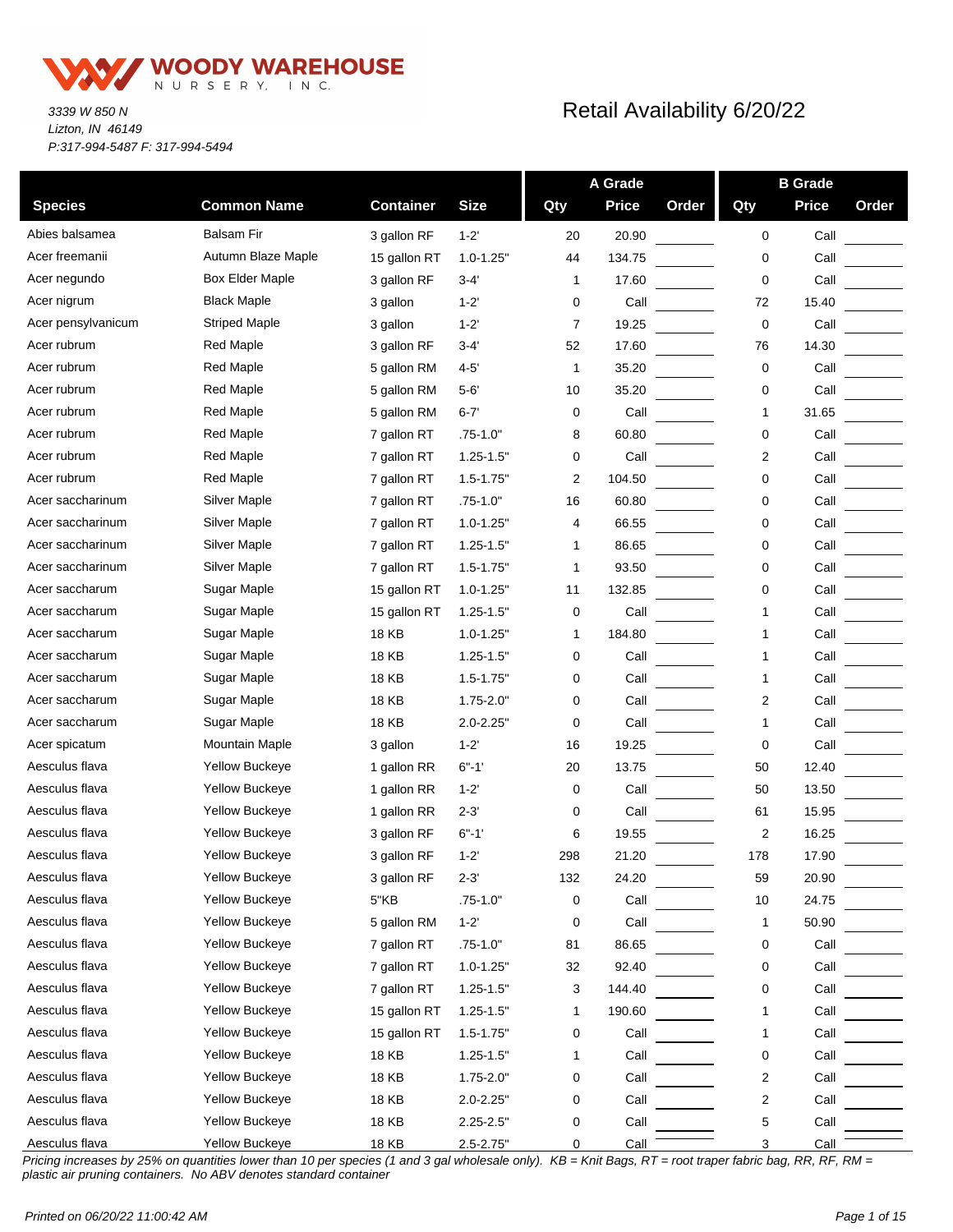*Lizton, IN 46149 P:317-994-5487 F: 317-994-5494*

|                         |                               |                  |               |     | A Grade      |       |     | <b>B</b> Grade |       |
|-------------------------|-------------------------------|------------------|---------------|-----|--------------|-------|-----|----------------|-------|
| <b>Species</b>          | <b>Common Name</b>            | <b>Container</b> | <b>Size</b>   | Qty | <b>Price</b> | Order | Qty | <b>Price</b>   | Order |
| Aesculus flava          | Yellow Buckeye                | 18 KB            | $3.5 - 3.75"$ | 0   | Call         |       | 1   | Call           |       |
| Aesculus flava          | <b>Yellow Buckeye</b>         | <b>18 KB</b>     | $3.75 - 4.0"$ | 0   | Call         |       | 1   | Call           |       |
| Aesculus glabra         | Ohio Buckeye                  | 3 gallon RF      | $6 - 1'$      | 0   | Call         |       | 92  | 16.25          |       |
| Aesculus glabra         | Ohio Buckeye                  | 5 gallon RM      | $1.0 - 1.25"$ | 0   | Call         |       | 11  | Call           |       |
| Aesculus glabra         | Ohio Buckeye                  | 5 gallon RM      | $3 - 4'$      | 4   | 73.45        |       | 14  | 67.95          |       |
| Aesculus glabra         | Ohio Buckeye                  | 7 gallon RT      | $.75 - 1.0"$  | 60  | 86.65        |       | 0   | Call           |       |
| Aesculus glabra         | Ohio Buckeye                  | 7 gallon RT      | $1.0 - 1.25"$ | 20  | 92.40        |       | 0   | Call           |       |
| Aesculus glabra         | Ohio Buckeye                  | 7 gallon RT      | $1.25 - 1.5"$ | 4   | 144.40       |       | 0   | Call           |       |
| Aesculus glabra         | Ohio Buckeye                  | 15 gallon RT     | $1.25 - 1.5"$ | 18  | 190.60       |       | 1   | Call           |       |
| Aesculus glabra         | Ohio Buckeye                  | 15 gallon RT     | $2.25 - 2.5"$ | 1   | 283.00       |       | 0   | Call           |       |
| Aesculus glabra         | Ohio Buckeye                  | <b>18 KB</b>     | $1.25 - 1.5"$ | 0   | Call         |       | 1   | Call           |       |
| Aesculus glabra         | Ohio Buckeye                  | 18 KB            | $1.75 - 2.0"$ | 5   | 213.70       |       | 0   | Call           |       |
| Aesculus glabra         | Ohio Buckeye                  | 18 KB            | $2.0 - 2.25"$ | 1   | 236.80       |       | 0   | Call           |       |
| Aesculus glabra         | Ohio Buckeye                  | 18 KB            | $2.25 - 2.5"$ | 0   | Call         |       | 2   | 165.00         |       |
| Aesculus glabra         | Ohio Buckeye                  | 18 KB            | $3.0 - 3.25"$ | 2   | 291.50       |       | 0   | Call           |       |
| Aesculus glabra         | Ohio Buckeye                  | <b>18 KB</b>     | $3.25 - 3.5"$ | 0   | Call         |       | 1   | 269.50         |       |
| Aesculus parviflora     | <b>Bottlebrush Buckeye</b>    | 3 gallon RF      | $1 - 2$       | 0   | Call         |       | 193 | 17.90          |       |
| Aesculus parviflora     | <b>Bottlebrush Buckeye</b>    | 3 gallon RF      | $2 - 3'$      | 0   | Call         |       | 21  | 19.80          |       |
| Aesculus parviflora     | <b>Bottlebrush Buckeye</b>    | 5 gallon RM      | 3-4'          | 0   | Call         |       | 8   | 67.95          |       |
| Aesculus parviflora     | Bottlebrush Buckeye           | 7 gallon RT      | 3-4'          | 0   | Call         |       | 3   | Call           |       |
| Aesculus parviflora     | <b>Bottlebrush Buckeye</b>    | 15 gallon RT     | $4-5$         | 0   | Call         |       | 1   | Call           |       |
| Amelanchier canadensis  | <b>Shadblow Serviceberry</b>  | 3 gallon         | $2 - 3'$      | 0   | Call         |       | 53  | 14.30          |       |
| Amelanchier canadensis  | <b>Shadblow Serviceberry</b>  | 7 gallon RT      | 2-3'          | 1   | Call         |       | 1   | Call           |       |
| Amelanchier canadensis  | <b>Shadblow Serviceberry</b>  | 7 gallon RT      | 3-4'          | 19  | 66.00        |       | 11  | Call           |       |
| Amelanchier canadensis  | Shadblow Serviceberry         | 7 gallon RT      | 4-5'          | 0   | Call         |       | 10  | Call           |       |
| Amelanchier canadensis  | <b>Shadblow Serviceberry</b>  | 7 gallon RT      | $5 - 6'$      | 0   | Call         |       | 9   | Call           |       |
| Amelanchier canadensis  | Shadblow Serviceberry         | 15 gallon RT     | $4 - 5'$      | 14  | 115.50       |       | 25  | Call           |       |
| Amelanchier canadensis  | Shadblow Serviceberry         | 15 gallon RT     | $5 - 6'$      | 0   | Call         |       | 3   | Call           |       |
| Amelanchier laevis      | <b>Allegheny Serviceberry</b> | 1 gallon RR      | $1 - 2$       | 0   | Call         |       | 82  | 9.65           |       |
| Amelanchier laevis      | Allegheny Serviceberry        | 1 gallon RR      | $2 - 3'$      | 1   | 11.30        |       | 83  | 9.90           |       |
| Amelanchier laevis      | Allegheny Serviceberry (CI    | 3 gallon RF      | $1 - 2'$      | 0   | Call         |       | 13  | Call           |       |
| Amelanchier laevis      | Allegheny Serviceberry (CI    | 5 gallon RM      | $1 - 2'$      | 0   | Call         |       | 9   | 22.00          |       |
| Amelanchier laevis      | Allegheny Serviceberry        | 7 gallon RR      | $1.0 - 1.25"$ | 0   | Call         |       | 1   | Call           |       |
| Amelanchier laevis      | Allegheny Serviceberry        | 7 gallon RT      | $.75 - 1.0"$  | 9   | 72.35        |       | 0   | Call           |       |
| Amelanchier laevis      | Allegheny Serviceberry        | 7 gallon RT      | $1.0 - 1.25"$ | 2   | 72.35        |       | 0   | Call           |       |
| Amelanchier laevis      | Allegheny Serviceberry        | 15 gallon RT     | $1.0 - 1.25"$ | 24  | 124.30       |       | 0   | Call           |       |
| Amelanchier laevis      | Allegheny Serviceberry        | <b>18 KB</b>     | $1.25 - 1.5"$ | 0   | Call         |       | 1   | Call           |       |
| Amelanchier laevis      | Allegheny Serviceberry        | 18 KB            | $1.5 - 1.75"$ | 0   | Call         |       | 2   | Call           |       |
| Amorpha fruticosa       | Indigo Bush                   | 3 gallon         | $2 - 3'$      | 0   | Call         |       | 3   | 12.95          |       |
| Arctostaphylos uva-ursi | Bearberry                     | 3 gallon RF      | $6 - 1'$      | 0   | Call         |       | 4   | 19.25          |       |
| Aronia arbutifolia      | Red Chokeberry                | 2 gallon         | $2 - 3'$      | 112 | 17.05        |       | 0   | Call           |       |
| Aronia arbutifolia      | <b>Red Chokeberry</b>         | 3 gallon         | 3-4'          | 20  | 16.50        |       | 3   | 13.20          |       |
| Aronia arbutifolia      | Red Chokeberry                | 3 gallon         | $4 - 5'$      | 163 | 17.05        |       | 38  | 15.40          |       |
| Aronia melanocarpa      | <b>Black Chokeberry</b>       | 1 gallon         | $1 - 2'$      | 1   | 11.00        |       | 0   | Call           |       |
| Aronia melanocarpa      | <b>Black Chokeberry</b>       | 1 gallon         | $2 - 3'$      | 30  | Call         |       | 43  | Call           |       |
| Aronia melanocarpa      | <b>Black Chokeberry</b>       | 1 gallon         | $3 - 4'$      | 13  | Call         |       | 0   | Call           |       |
|                         |                               |                  |               |     |              |       |     |                |       |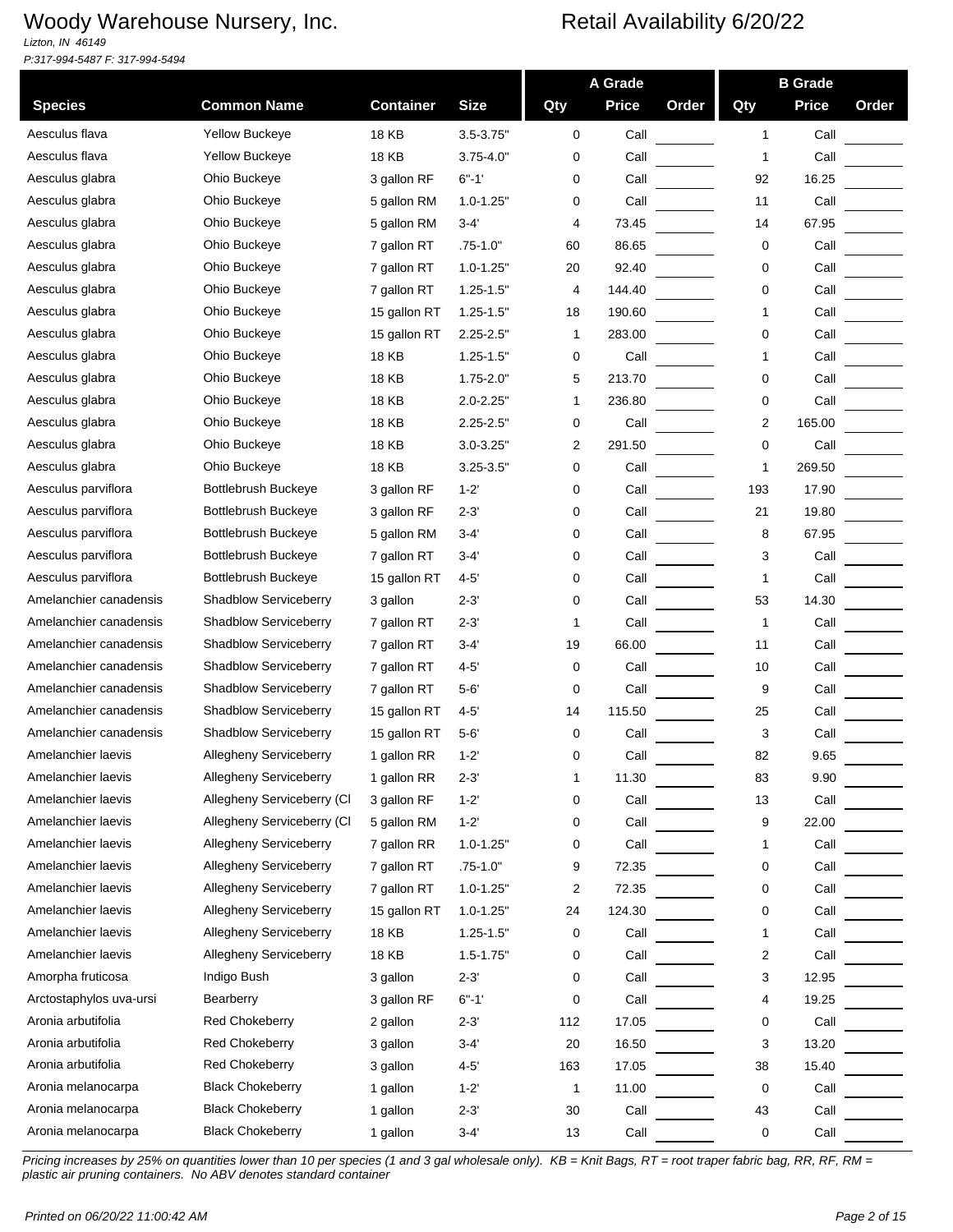*Lizton, IN 46149 P:317-994-5487 F: 317-994-5494*

|                       |                          |                  |               |     | A Grade      |       |             | <b>B</b> Grade |       |
|-----------------------|--------------------------|------------------|---------------|-----|--------------|-------|-------------|----------------|-------|
| <b>Species</b>        | <b>Common Name</b>       | <b>Container</b> | <b>Size</b>   | Qty | <b>Price</b> | Order | Qty         | <b>Price</b>   | Order |
| Aronia melanocarpa    | <b>Black Chokeberry</b>  | 3 gallon         | $2 - 3'$      | 66  | 16.25        |       | 40          | 13.50          |       |
| Aronia melanocarpa    | <b>Black Chokeberry</b>  | 3 gallon         | $3 - 4'$      | 88  | 17.35        |       | 203         | 14.85          |       |
| Aronia melanocarpa    | <b>Black Chokeberry</b>  | 5 gallon RM      | 3-4'          | 4   | 35.20        |       | $\mathbf 0$ | Call           |       |
| Asimina triloba       | Paw Paw                  | 3 gallon RF      | $1 - 2'$      | 121 | 17.90        |       | 225         | 14.60          |       |
| Asimina triloba       | Paw Paw                  | 5 gallon RM      | $2 - 3'$      | 0   | Call         |       | 9           | 34.65          |       |
| Asimina triloba       | Paw Paw                  | 7 gallon RT      | $1.0 - 1.25"$ | 1   | 75.10        |       | 0           | Call           |       |
| Asimina triloba       | Paw Paw                  | 7 gallon RT      | $1.25 - 1.5"$ | 2   | 103.95       |       | 0           | Call           |       |
| Asimina triloba       | Paw Paw                  | 15 gallon RT     | $1.0 - 1.25"$ | 3   | 132.85       |       | 0           | Call           |       |
| Betula alleghaniensis | <b>Yellow Birch</b>      | 3 gallon RF      | $3-4'$        | 12  | 19.00        |       | 0           | Call           |       |
| Betula alleghaniensis | <b>Yellow Birch</b>      | 3 gallon RF      | $4 - 5'$      | 11  | 19.00        |       | 28          | 16.25          |       |
| Betula alleghaniensis | <b>Yellow Birch</b>      | 3 gallon RF      | $5 - 6'$      | 0   | Call         |       | 26          | 17.35          |       |
| Betula alleghaniensis | <b>Yellow Birch</b>      | 15 gallon RT     | $1.25 - 1.5$  | -1  | 138.60       |       | 0           | Call           |       |
| Betula lenta          | <b>Sweet Birch</b>       | 3 gallon RF      | $3 - 4'$      | 8   | 19.00        |       | 13          | 15.70          |       |
| Betula lenta          | <b>Sweet Birch</b>       | 3 gallon RF      | $4 - 5'$      | 0   | Call         |       | 16          | 16.25          |       |
| Betula lenta          | <b>Sweet Birch</b>       | 3 gallon RF      | $5 - 6'$      | 4   | 20.65        |       | 28          | 17.35          |       |
| Betula lenta          | <b>Sweet Birch</b>       | <b>18 KB</b>     | $1.5 - 1.75"$ | 1   | 173.25       |       | 0           | Call           |       |
| Betula lenta          | <b>Sweet Birch</b>       | <b>18 KB</b>     | $1.75 - 2.0"$ | 0   | Call         |       | 2           | Call           |       |
| Betula lenta          | <b>Sweet Birch</b>       | <b>18 KB</b>     | $2.0 - 2.25"$ | 2   | Call         |       | 3           | Call           |       |
| Betula lenta          | <b>Sweet Birch</b>       | <b>18 KB</b>     | $2.25 - 2.5"$ | 0   | Call         |       | 2           | Call           |       |
| Betula nigra          | <b>River Birch</b>       | 2 gallon         | $5 - 6'$      | 1   | Call         |       | 0           | Call           |       |
| Betula nigra          | <b>River Birch</b>       | 2 gallon         | $6 - 7$       | 16  | Call         |       | 0           | Call           |       |
| Betula nigra          | <b>River Birch</b>       | 3 gallon RF      | $3-4'$        | 8   | 17.60        |       | 0           | Call           |       |
| Betula nigra          | <b>River Birch</b>       | 5 gallon RM      | $5 - 6'$      | 1   | 35.20        |       | 1           | 31.10          |       |
| Betula nigra          | <b>River Birch</b>       | 5 gallon RM      | $6 - 7'$      | 6   | 36.30        |       | 1           | 27.50          |       |
| Betula nigra          | <b>River Birch</b>       | 7 gallon RT      | $.75 - 1.0"$  | 2   | 60.80        |       | 0           | Call           |       |
| Betula nigra          | River Birch              | 7 gallon RT      | $1.25 - 1.5"$ | 8   | 86.65        |       | 0           | Call           |       |
| Betula nigra          | <b>River Birch</b>       | 15 gallon RT     | $1.25 - 1.5"$ | 1   | 132.85       |       | 0           | Call           |       |
| Betula nigra          | <b>River Birch</b>       | 15 gallon RT     | $1.5 - 1.75"$ | 1   | 150.15       |       | 0           | Call           |       |
| Betula nigra (Clump)  | River Birch (Clump)      | 7 gallon RT      | $4 - 5'$      | 0   | Call         |       | 7           | Call           |       |
| Betula nigra (Clump)  | River Birch (Clump)      | 7 gallon RT      | $6 - 7$       | U   | Call         |       | 20          | Call           |       |
| Betula populifolia    | Gray Birch               | 2 gallon         | $4 - 5'$      | 3   | 20.35        |       | 0           | Call           |       |
| Betula populifolia    | Gray Birch               | 2 gallon         | $6 - 7'$      | 20  | 21.45        |       | 0           | Call           |       |
| Betula populifolia    | Gray Birch               | 3 gallon         | $6 - 7'$      | 2   | 19.80        |       | 0           | Call           |       |
| Betula populifolia    | <b>Gray Birch</b>        | 7 gallon RT      | .75-1.0"      | 0   | Call         |       | 1           | Call           |       |
| Carpinus caroliniana  | American Hornbeam        | 1 gallon RR      | $1 - 2'$      | 7   | 10.75        |       | 16          | Call           |       |
| Carpinus caroliniana  | American Hornbeam        | 1 gallon RR      | $3 - 4'$      | 3   | Call         |       | 0           | Call           |       |
| Carpinus caroliniana  | American Hornbeam        | 5 gallon RM      | $5 - 6'$      | 1   | 36.30        |       | 0           | Call           |       |
| Carpinus caroliniana  | American Hornbeam        | 5 gallon RM      | $6 - 7'$      | 0   | Call         |       | 1           | 30.55          |       |
| Carpinus caroliniana  | American Hornbeam        | 7 gallon RT      | $.75 - 1.0"$  | 41  | 63.55        |       | 0           | Call           |       |
| Carpinus caroliniana  | American Hornbeam        | 15 gallon RT     | $1.25 - 1.5"$ | 99  | 138.60       |       | 0           | Call           |       |
| Carpinus caroliniana  | American Hornbeam        | 15 gallon RT     | $1.5 - 1.75"$ | 5   | 155.95       |       | 0           | Call           |       |
| Carpinus caroliniana  | American Hornbeam        | 18 KB            | $1.25 - 1.5"$ | 0   | Call         |       | 1           | Call           |       |
| Carpinus caroliniana  | American Hornbeam        | <b>18 KB</b>     | $1.5 - 1.75"$ | 0   | Call         |       |             | Call           |       |
| Carpinus caroliniana  | American Hornbeam        | <b>18 KB</b>     | $3.0 - 3.25"$ | 0   | Call         |       | 1           | Call           |       |
| Carya cordiformis     | <b>Bitternut Hickory</b> | 3 gallon RF      | $6" - 1'$     | 57  | 19.55        |       | 19          | 16.25          |       |
| Carya cordiformis     | <b>Bitternut Hickory</b> | 5 gallon RM      | $1.0 - 1.25"$ | 0   | Call         |       | 1           | Call           |       |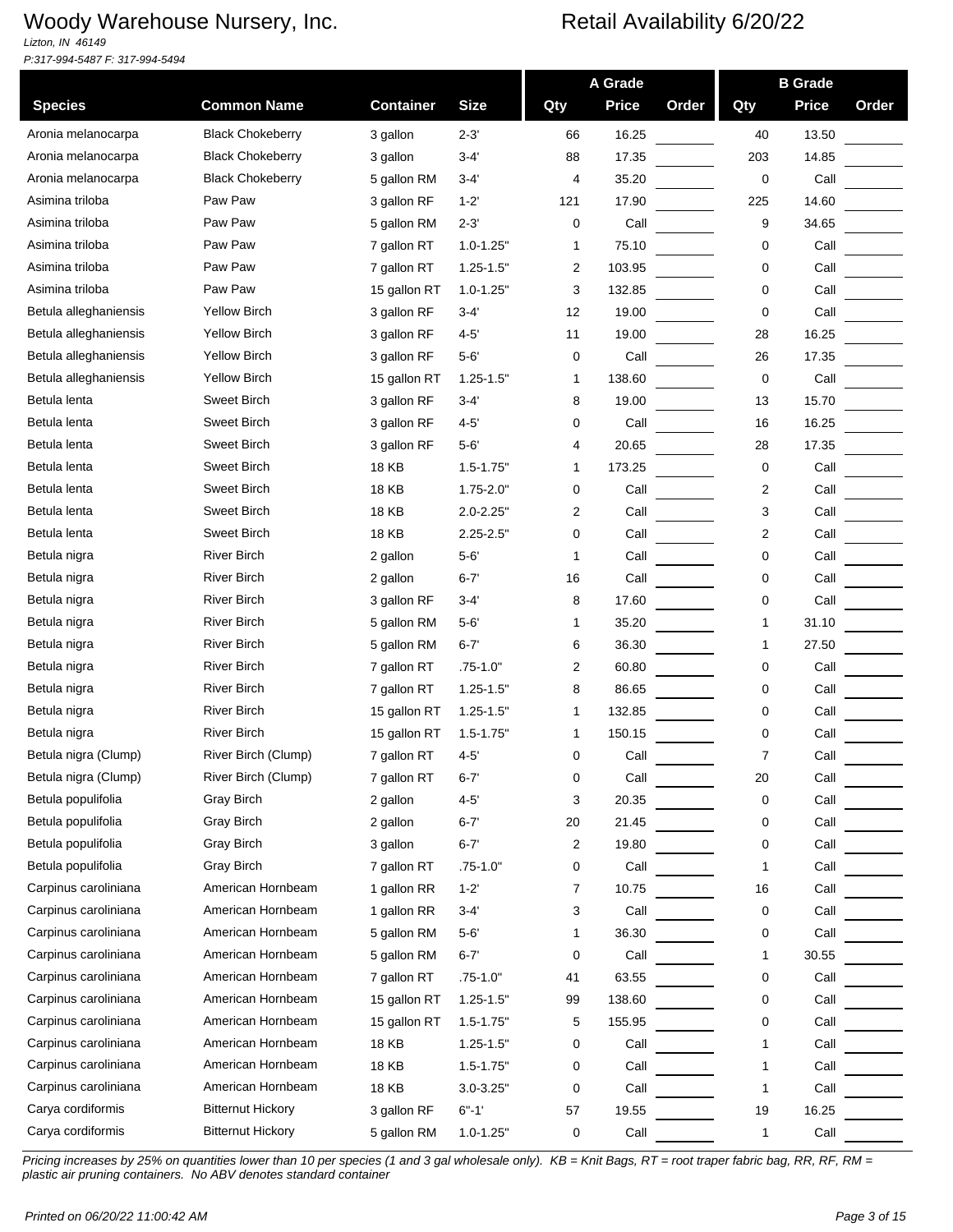*Lizton, IN 46149 P:317-994-5487 F: 317-994-5494*

|                              |                          |                  |               |      | A Grade      |       |      | <b>B</b> Grade |       |
|------------------------------|--------------------------|------------------|---------------|------|--------------|-------|------|----------------|-------|
| <b>Species</b>               | <b>Common Name</b>       | <b>Container</b> | <b>Size</b>   | Qty  | <b>Price</b> | Order | Qty  | <b>Price</b>   | Order |
| Carva cordiformis            | <b>Bitternut Hickory</b> | 5 gallon RM      | $3 - 4'$      | 0    | Call         |       | 41   | 67.95          |       |
| Carya cordiformis            | <b>Bitternut Hickory</b> | 7 gallon RT      | $.75 - 1.0"$  | 58   | 86.65        |       | 0    | Call           |       |
| Carya cordiformis            | <b>Bitternut Hickory</b> | 7 gallon RT      | $1.0 - 1.25"$ | 5    | 92.40        |       | 0    | Call           |       |
| Carya cordiformis            | <b>Bitternut Hickory</b> | 15 gallon RT     | $1.0 - 1.25"$ | 1    | 161.70       |       | 0    | Call           |       |
| Carya illinoinensis          | Northern Pecan           | 3 gallon RF      | $1 - 2'$      | 1367 | 17.90        |       | 406  | 14.60          |       |
| Carya illinoinensis          | Northern Pecan           | 5 gallon RM      | $2 - 3'$      | 128  | 38.80        |       | 32   | 34.65          |       |
| Carya illinoinensis          | Northern Pecan           | 5 gallon RM      | $3 - 4'$      | 12   | 38.80        |       | 49   | 34.65          |       |
| Carya illinoinensis          | Northern Pecan           | 5 gallon RM      | $4 - 5'$      | 0    | Call         |       | 50   | 34.65          |       |
| Carya illinoinensis          | Northern Pecan           | 5 gallon RM      | $5-6'$        | 0    | Call         |       | 9    | 40.15          |       |
| Carya illinoinensis          | Northern Pecan           | 7 gallon RT      | $.75 - 1.0"$  | 15   | 69.30        |       | 0    | Call           |       |
| Carya illinoinensis          | Northern Pecan           | 7 gallon RT      | $1.0 - 1.25"$ | 2    | 75.10        |       | 0    | Call           |       |
| Carya illinoinensis          | Northern Pecan           | 15 gallon RT     | $1.25 - 1.5"$ | 2    | 150.15       |       | 0    | Call           |       |
| Carya illinoinensis          | Northern Pecan           | 18 KB            | $1.25 - 1.5"$ | 3    | 184.80       |       | 0    | Call           |       |
| Carya illinoinensis          | Northern Pecan           | 18 KB            | $1.5 - 1.75"$ | 0    | Call         |       | 1    | Call           |       |
| Carya laciniosa              | <b>Shellbark Hickory</b> | 1 gallon RR      | < 6"          | 7    | Call         |       | 11   | Call           |       |
| Carya laciniosa              | <b>Shellbark Hickory</b> | 3 gallon RF      | $6 - 1'$      | 994  | 19.00        |       | 1161 | 16.25          |       |
| Carya laciniosa              | Shellbark Hickory        | 5 gallon RM      | $3 - 4'$      | 0    | Call         |       | 17   | 67.95          |       |
| Carya ovata                  | Shagbark Hickory         | 1 gallon RR      | $6 - 1'$      | 27   | 13.75        |       | 14   | 13.50          |       |
| Carya ovata                  | Shagbark Hickory         | 3 gallon RF      | $6 - 1'$      | 1008 | 19.00        |       | 398  | 16.25          |       |
| Carya ovata                  | Shagbark Hickory         | 3 gallon RF      | $1 - 2'$      | 587  | 20.10        |       | 414  | 17.90          |       |
| Carya ovata                  | Shagbark Hickory         | 3 gallon RF      | $2 - 3'$      | 24   | 24.20        |       | 21   | 20.90          |       |
| Carya ovata                  | Shagbark Hickory         | 7 gallon RT      | $.75 - 1.0"$  | 3    | 86.65        |       | 0    | Call           |       |
| Castanea dentata x mollissim | <b>Hybrid Chestnut</b>   | 3 gallon RF      | $2 - 3'$      | 39   | 18.45        |       | 0    | Call           |       |
| Castanea dentata x mollissim | <b>Hybrid Chestnut</b>   | 3 gallon RF      | $3 - 4'$      | 42   | 19.00        |       | 48   | 15.70          |       |
| Castanea dentata x mollissim | <b>Hybrid Chestnut</b>   | 3 gallon RF      | $4 - 5'$      | 44   | 19.00        |       | 0    | Call           |       |
| Castanea dentata x mollissim | <b>Hybrid Chestnut</b>   | 3 gallon RF      | $5 - 6'$      | 8    | 20.65        |       | 0    | Call           |       |
| Catalpa speciosa             | Northern Catalpa         | 3 gallon RF      | $2 - 3'$      | 40   | Call         |       | 24   | Call           |       |
| Catalpa speciosa             | Northern Catalpa         | 3 gallon RF      | 3-4'          | 47   | 17.60        |       | 16   | 14.30          |       |
| Catalpa speciosa             | Northern Catalpa         | 3 gallon RF      | $4 - 5'$      | 61   | 18.15        |       | 0    | Call           |       |
| Catalpa speciosa             | Northern Catalpa         | 3 gallon RF      | 5-6           | 9    | 18.70        |       | 18   | 15.40          |       |
| Catalpa speciosa             | Northern Catalpa         | 5 gallon RM      | $5 - 6'$      | 0    | Call         |       | 1    | Call           |       |
| Catalpa speciosa             | Northern Catalpa         | 7 gallon RT      | $1.0 - 1.25"$ | 16   | 66.55        |       | 0    | Call           |       |
| Catalpa speciosa             | Northern Catalpa         | 7 gallon RT      | $1.25 - 1.5"$ | 19   | 86.65        |       | 0    | Call           |       |
| Catalpa speciosa             | Northern Catalpa         | 15 gallon RT     | $1.25 - 1.5"$ | 10   | 132.85       |       | 0    | Call           |       |
| Catalpa speciosa             | Northern Catalpa         | 15 gallon RT     | $1.5 - 1.75"$ | 21   | 150.15       |       | 0    | Call           |       |
| Celtis occidentalis          | Hackberry                | 1 gallon RR      | $1 - 2'$      | 92   | 10.75        |       | 6    | 9.35           |       |
| Celtis occidentalis          | Hackberry                | 1 gallon RR      | $2 - 3'$      | 36   | 11.30        |       | 0    | Call           |       |
| Celtis occidentalis          | Hackberry                | 1 gallon RR      | $3 - 4'$      | 72   | 11.85        |       | 18   | 10.45          |       |
| Celtis occidentalis          | Hackberry                | 3 gallon RF      | $3 - 4'$      | 57   | 19.00        |       | 0    | Call           |       |
| Celtis occidentalis          | Hackberry                | 5 gallon RM      | $4 - 5'$      | 0    | Call         |       | 11   | 28.35          |       |
| Celtis occidentalis          | Hackberry                | 5 gallon RM      | $6 - 7'$      | 0    | Call         |       | 14   | 30.55          |       |
| Celtis occidentalis          | Hackberry                | 7 gallon RT      | $.75 - 1.0"$  | 44   | 63.55        |       | 0    | Call           |       |
| Celtis occidentalis          | Hackberry                | 15 gallon RT     | $1.25 - 1.5"$ | 13   | 138.60       |       | 0    | Call           |       |
| Celtis occidentalis          | Hackberry                | 15 gallon RT     | $1.5 - 1.75"$ | 3    | 155.95       |       | 0    | Call           |       |
| Celtis occidentalis          | Hackberry                | 15 gallon RT     | $1.75 - 2.0"$ | 1    | 173.25       |       | 0    | Call           |       |
| Cephalanthus occidentalis    | Buttonbush               | 1 gallon         | $1 - 2'$      | 0    | Call         |       | 14   | 9.10           |       |
|                              |                          |                  |               |      |              |       |      |                |       |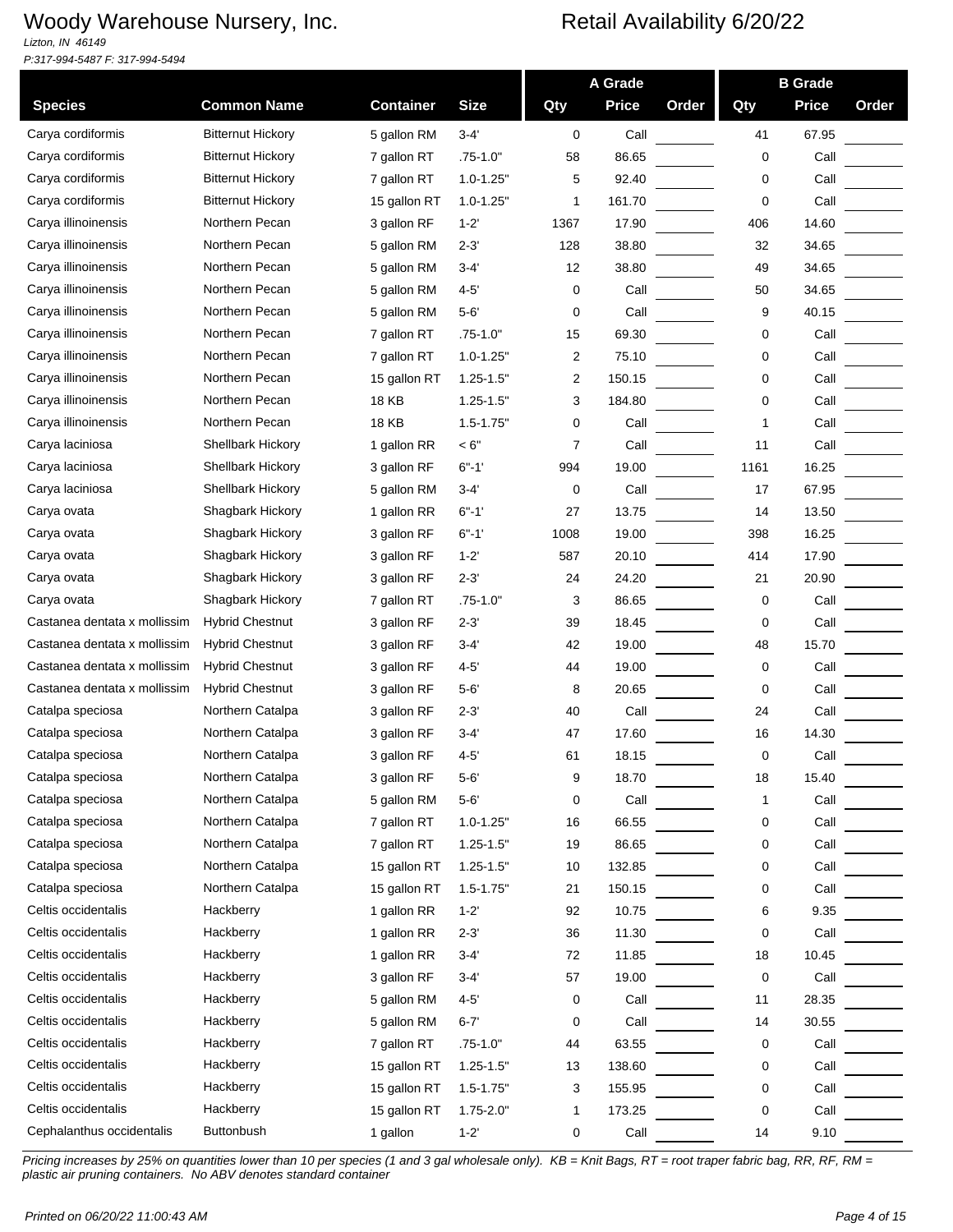*Lizton, IN 46149 P:317-994-5487 F: 317-994-5494*

|                           |                          |                  |               |     | A Grade      |       |     | <b>B</b> Grade |       |
|---------------------------|--------------------------|------------------|---------------|-----|--------------|-------|-----|----------------|-------|
| <b>Species</b>            | <b>Common Name</b>       | <b>Container</b> | <b>Size</b>   | Qty | <b>Price</b> | Order | Qty | <b>Price</b>   | Order |
| Cephalanthus occidentalis | <b>Buttonbush</b>        | 1 gallon         | $2 - 3'$      | 9   | 12.10        |       | 0   | Call           |       |
| Cephalanthus occidentalis | <b>Buttonbush</b>        | 3 gallon         | $1 - 2'$      | 606 | 15.70        |       | 217 | 12.95          |       |
| Cephalanthus occidentalis | <b>Buttonbush</b>        | 3 gallon         | $2 - 3'$      | 376 | 15.70        |       | 121 | 12.95          |       |
| Cephalanthus occidentalis | <b>Buttonbush</b>        | 5 gallon         | $2 - 3'$      | 10  | 28.90        |       | 10  | 25.05          |       |
| Cephalanthus occidentalis | <b>Buttonbush</b>        | 5 gallon         | $3 - 4'$      | 2   | 28.90        |       | 0   | Call           |       |
| Cercis canadensis         | Redbud                   | 3 gallon RF      | 3-4'          | 200 | 19.00        |       | 359 | 15.70          |       |
| Cercis canadensis         | Redbud                   | 3 gallon RF      | $4 - 5'$      | 100 | 19.00        |       | 218 | 16.25          |       |
| Cercis canadensis         | Redbud                   | 3 gallon RF      | $6 - 7'$      | 0   | Call         |       | 38  | 21.75          |       |
| Cercis canadensis         | Redbud                   | 5 gallon RM      | $5 - 6'$      | 6   | 36.30        |       | 1   | 28.35          |       |
| Cercis canadensis         | Redbud (Clump)           | 7 gallon RT      | $3 - 4'$      | 7   | Call         |       | 0   | Call           |       |
| Cercis canadensis         | Redbud                   | 15 gallon RT     | $1.0 - 1.25"$ | 1   | 121.30       |       | 0   | Call           |       |
| Chamedaphne calyculata    | Leatherleaf              | 3 gallon RF      | $1 - 2'$      | 4   | 19.25        |       | 23  | 17.35          |       |
| Cladrastis lutea          | Yellowwood               | 1 gallon RR      | $1 - 2'$      | 0   | Call         |       | 10  | 9.90           |       |
| Cladrastis lutea          | Yellowwood               | 1 gallon RR      | $3-4'$        | 0   | Call         |       | 17  | 12.95          |       |
| Cladrastis lutea          | Yellowwood               | 15 gallon RT     | $1.0 - 1.25"$ | 4   | 132.85       |       | 0   | Call           |       |
| Cladrastis lutea          | Yellowwood               | 18 KB            | $1.0 - 1.25"$ | 0   | Call         |       | 1   | Call           |       |
| Cladrastis lutea          | Yellowwood               | <b>18 KB</b>     | $1.25 - 1.5"$ | 0   | Call         |       | 4   | Call           |       |
| Cladrastis lutea          | Yellowwood               | 18 KB            | $1.5 - 1.75"$ | 0   | Call         |       | 4   | Call           |       |
| Cladrastis lutea          | Yellowwood               | 18 KB            | $1.75 - 2.0"$ | 0   | Call         |       | 7   | Call           |       |
| Cladrastis lutea          | Yellowwood               | 18 KB            | $2.25 - 2.5"$ | 0   | Call         |       | 1   | Call           |       |
| Clethra alnifolia         | Summersweet              | 2 gallon         | $2 - 3'$      | 12  | 18.70        |       | 0   | Call           |       |
| Clethra alnifolia         | Summersweet              | 3 gallon         | $2 - 3'$      | 7   | 19.25        |       | 0   | Call           |       |
| Cornus alternifolia       | Pagoda Dogwood           | 3 gallon RF      | $2 - 3'$      | 56  | 17.35        |       | 94  | 14.85          |       |
| Cornus alternifolia       | Pagoda Dogwood           | 3 gallon RF      | 3-4'          | 0   | Call         |       | 67  | 15.40          |       |
| Cornus alternifolia       | Pagoda Dogwood           | 5 gallon RM      | $3 - 4'$      | 31  | 32.45        |       | 1   | 28.35          |       |
| Cornus alternifolia       | Pagoda Dogwood           | 5 gallon RM      | $4 - 5'$      | 7   | 37.95        |       | 4   | 33.85          |       |
| Cornus alternifolia       | Pagoda Dogwood           | 7 gallon RT      | $.5 - .75"$   | 0   | Call         |       | 1   | Call           |       |
| Cornus alternifolia       | Pagoda Dogwood           | 7 gallon RT      | $.75 - 1.0"$  | 0   | Call         |       | 5   | 65.20          |       |
| Cornus amomum             | Silky Dogwood            | 1 gallon         | $1 - 2'$      | 2   | Call         |       | 0   | Call           |       |
| Cornus amomum             | Silky Dogwood            | 3 gallon         | $1 - 2$       | 50  | 15.70        |       | U   | Call           |       |
| Cornus amomum             | Silky Dogwood            | 3 gallon         | $2 - 3'$      | 278 | 15.70        |       | 0   | Call           |       |
| Cornus amomum             | Silky Dogwood            | 3 gallon         | $3 - 4'$      | 0   | Call         |       | 351 | 13.50          |       |
| Cornus amomum             | Silky Dogwood            | 5 gallon         | $2 - 3'$      | 0   | Call         |       | 2   | 28.90          |       |
| Cornus drummondii         | Roughleaf Dogwood        | 3 gallon         | $2 - 3'$      | 41  | 15.70        |       | 0   | Call           |       |
| Cornus drummondii         | Roughleaf Dogwood        | 3 gallon         | $3 - 4'$      | 16  | 16.25        |       | 204 | 13.50          |       |
| Cornus florida            | <b>Flowering Dogwood</b> | <b>18 KB</b>     | $2.0 - 2.25"$ | 0   | Call         |       | 1   | Call           |       |
| Cornus racemosa           | Grey Dogwood             | 1 gallon         | $1 - 2'$      | 6   | 10.45        |       | 0   | Call           |       |
| Cornus racemosa           | Grey Dogwood             | 1 gallon         | $2 - 3'$      | 6   | 10.45        |       | 14  | 9.10           |       |
| Cornus racemosa           | Grey Dogwood             | 3 gallon         | $1 - 2'$      | 27  | 15.70        |       | 6   | 12.95          |       |
| Cornus racemosa           | Grey Dogwood             | 3 gallon         | $2 - 3'$      | 33  | 15.70        |       | 0   | Call           |       |
| Cornus racemosa           | Grey Dogwood             | 3 gallon         | $3 - 4'$      | 0   | Call         |       | 126 | 13.50          |       |
| Cornus racemosa           | Grey Dogwood             | 5 gallon         | $2 - 3'$      | 4   | 33.00        |       | 0   | Call           |       |
| Cornus rugosa             | Roundleaf Dogwood        | 3 gallon         | $2 - 3'$      | 0   | Call         |       | 7   | Call           |       |
| Cornus sericea            | Red Osier                | 1 gallon         | $2 - 3'$      | 1   | 10.45        |       | 0   | Call           |       |
| Cornus sericea            | <b>Red Osier</b>         | 3 gallon         | $3 - 4'$      | 31  | 16.25        |       | 0   | Call           |       |
| Cornus sericea            | Red Osier                | 3 gallon         | $4 - 5'$      | 0   | Call         |       | 5   | 14.30          |       |
|                           |                          |                  |               |     |              |       |     |                |       |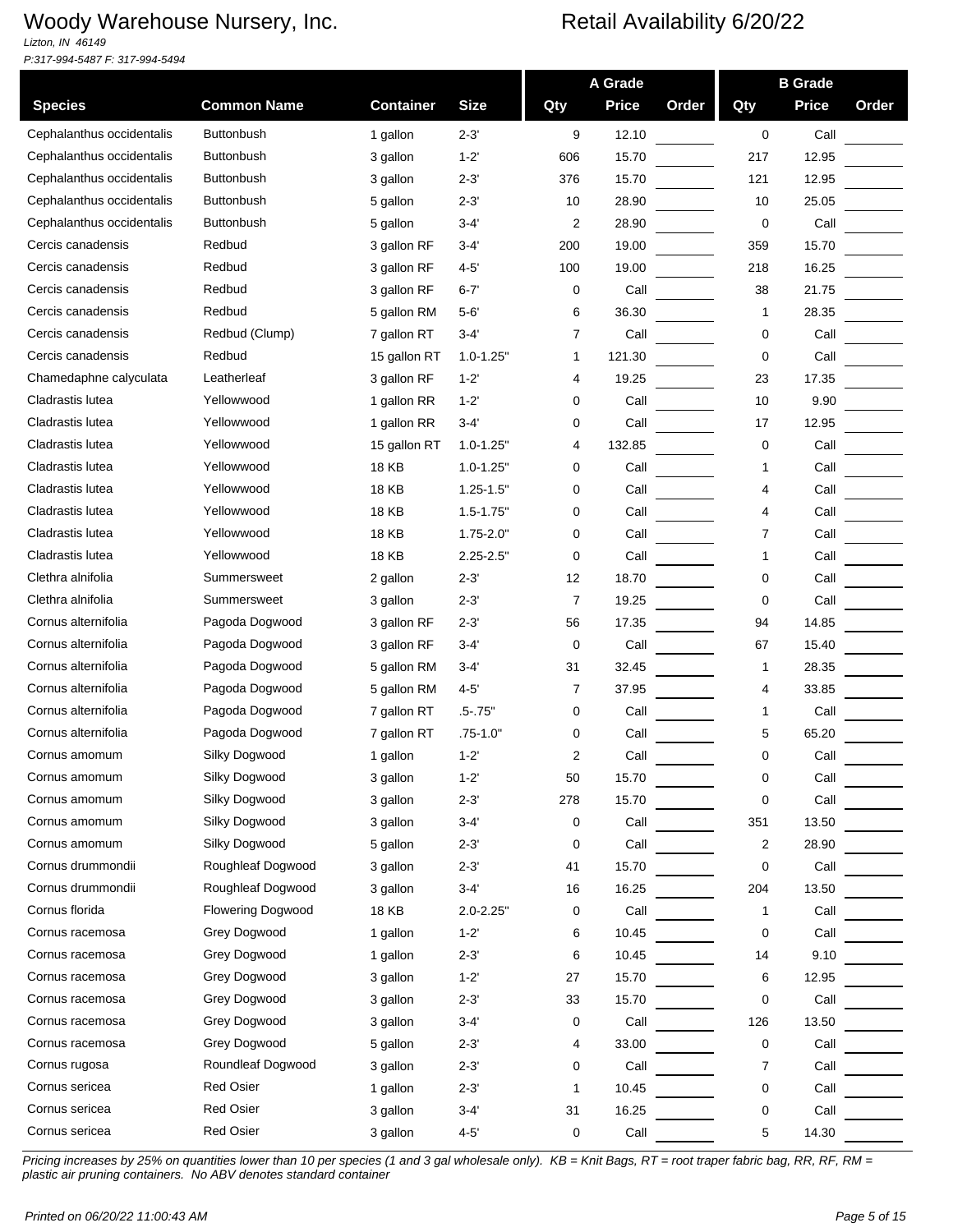*Lizton, IN 46149 P:317-994-5487 F: 317-994-5494*

|                                |                        |                            |               |     | A Grade      |       |     | <b>B</b> Grade |       |
|--------------------------------|------------------------|----------------------------|---------------|-----|--------------|-------|-----|----------------|-------|
| <b>Species</b>                 | <b>Common Name</b>     | <b>Container</b>           | <b>Size</b>   | Qty | <b>Price</b> | Order | Qty | <b>Price</b>   | Order |
| Cornus sericea                 | <b>Red Osier</b>       | 5 gallon                   | $2 - 3'$      | 8   | 33.00        |       | 0   | Call           |       |
| Cornus sericea                 | <b>Red Osier</b>       | 5 gallon                   | $4 - 5'$      | 0   | Call         |       | 18  | 28.90          |       |
| Corylus cornuta                | <b>Beaked Hazelnut</b> | 3 gallon                   | $1 - 2'$      | 15  | Call         |       | 0   | Call           |       |
| Diospyros virginiana           | Persimmon              | 1 gallon RR                | $1 - 2'$      | 0   | Call         |       | 69  | 9.35           |       |
| Diospyros virginiana           | Persimmon              | 3 gallon RF                | $2 - 3'$      | 0   | Call         |       | 29  | 15.15          |       |
| Diospyros virginiana           | Persimmon              | 7 gallon RT                | $.75 - 1.0"$  | 0   | Call         |       | 2   | Call           |       |
| Diospyros virginiana           | Persimmon              | 15 gallon RT               | $1.0 - 1.25"$ | 0   | Call         |       | 1   | Call           |       |
| Diospyros virginiana           | Persimmon              | <b>18 KB</b>               | $1.0 - 1.25"$ | 1   | 173.25       |       | 0   | Call           |       |
| Diospyros virginiana           | Persimmon              | 18 KB                      | $1.25 - 1.5"$ | 2   | 173.25       |       | 0   | Call           |       |
| Diospyros virginiana           | Persimmon              | 18 KB                      | $1.5 - 1.75"$ | 0   | Call         |       |     | Call           |       |
| Diospyros virginiana           | Persimmon              | 18 KB                      | $1.75 - 2.0"$ | 0   | Call         |       | 3   | Call           |       |
| Fagus grandifolia              | American Beech         | 3 gallon RF                | $1 - 2'$      | 4   | 17.90        |       | 49  | 14.60          |       |
| Fagus grandifolia              | American Beech         | 3 gallon RF                | $2 - 3'$      | 5   | 19.55        |       | 47  | 16.25          |       |
| Fagus grandifolia              | American Beech         | 5 gallon RM                | $3 - 4'$      | 2   | 38.80        |       | 23  | 34.65          |       |
| Fagus grandifolia              | American Beech         | 5 gallon RM                | $4 - 5'$      | 0   | Call         |       | 4   | 34.65          |       |
| Fagus grandifolia              | American Beech         | 7 gallon RT                | $.75 - 1.0"$  | 3   | 69.30        |       | 4   | Call           |       |
| Fagus grandifolia              | American Beech         | 15 gallon RT               | $1.0 - 1.25"$ | 0   | Call         |       | 1   | Call           |       |
| Fagus grandifolia              | American Beech         | 15 gallon RT               | $1.25 - 1.5"$ | 1   | 150.15       |       | 0   | Call           |       |
| Fagus grandifolia              | American Beech         | 18 KB                      | $1.0 - 1.25"$ | 1   | 184.80       |       | 0   | Call           |       |
| Fagus grandifolia              | American Beech         | 18 KB                      | $1.25 - 1.5"$ | 9   | 184.80       |       | 0   | Call           |       |
| Fagus grandifolia              | American Beech         | <b>18 KB</b>               | $1.5 - 1.75"$ | 11  | 184.80       |       | 5   | Call           |       |
| Fagus grandifolia              | American Beech         | <b>18 KB</b>               | $1.75 - 2.0"$ | 0   | Call         |       | 1   | Call           |       |
| Fagus grandifolia              | American Beech         | 18 KB                      | $2.0 - 2.25"$ | 1   | 219.45       |       | 0   | Call           |       |
| Fraxinus pennsylvanica         | Green Ash              | 3 gallon RF                | $3 - 4'$      | 2   | Call         |       | 0   | Call           |       |
| Fraxinus pennsylvanica         | Green Ash              | 7 gallon RT                | $1.0 - 1.25"$ | 3   | 66.55        |       | 0   | Call           |       |
| Fraxinus pennsylvanica         | Green Ash              | 7 gallon RT                | $1.25 - 1.5"$ | 11  | Call         |       | 0   | Call           |       |
| Gleditsia triacanthos 'Skycole | Skyline Locust         | 15 gallon RT               | $1.0 - 1.25"$ | 33  | 132.00       |       | 0   | Call           |       |
| Gleditsia triacanthos 'Skycole | Skyline Locust         | 15 gallon RT               | $1.25 - 1.5"$ | 11  | 132.00       |       |     | Call           |       |
| Gymnocladus dioicus            | Kentucky Coffeetree    | 1 gallon RR                | $6 - 1'$      | 20  | 11.30        |       | 5   | 9.90           |       |
| Gymnocladus dioicus            | Kentucky Coffeetree    | 1 gallon RR                | $1 - 2'$      | 57  | 11.30        |       | 25  | 9.90           |       |
| Gymnocladus dioicus            | Kentucky Coffeetree    | 1 gallon RR                | $2 - 3'$      | 23  | 11.85        |       | 15  | Call           |       |
| Gymnocladus dioicus            | Kentucky Coffeetree    | 3 gallon RF                | $1 - 2'$      | 121 | 17.90        |       | 46  | 14.60          |       |
| Gymnocladus dioicus            | Kentucky Coffeetree    | 3 gallon RF                | $2 - 3'$      | 38  | 19.55        |       | 38  | 16.25          |       |
| Gymnocladus dioicus            | Kentucky Coffeetree    | 5 gallon RM                | $2 - 3'$      | 42  | 38.80        |       | 11  | 34.65          |       |
| Gymnocladus dioicus            | Kentucky Coffeetree    | 5 gallon RM                | $3-4'$        | 11  | 38.80        |       | 2   | 34.65          |       |
| Gymnocladus dioicus            | Kentucky Coffeetree    |                            | $4 - 5'$      | 0   | Call         |       | 4   | 34.65          |       |
| Gymnocladus dioicus            | Kentucky Coffeetree    | 5 gallon RM<br>7 gallon RT |               |     | 69.30        |       | 0   | Call           |       |
| Gymnocladus dioicus            | Kentucky Coffeetree    |                            | $.5 - .75"$   | 1   |              |       |     |                |       |
| Gymnocladus dioicus            | Kentucky Coffeetree    | 7 gallon RT                | $.75 - 1.0"$  | 19  | 69.30        |       | 0   | Call           |       |
|                                |                        | 15 gallon RT               | $1.0 - 1.25"$ | 24  | 132.85       |       | 0   | Call           |       |
| Gymnocladus dioicus            | Kentucky Coffeetree    | 18 KB                      | $1.5 - 1.75"$ | 0   | Call         |       | 2   | Call           |       |
| Gymnocladus dioicus            | Kentucky Coffeetree    | <b>18 KB</b>               | $1.75 - 2.0"$ | 6   | 196.35       |       | 0   | Call           |       |
| Gymnocladus dioicus            | Kentucky Coffeetree    | <b>18 KB</b>               | $2.0 - 2.25"$ | 11  | 219.45       |       | 0   | Call           |       |
| Hamamelis virginiana           | Common Witchhazel      | 3 gallon RF                | $1 - 2'$      | 3   | 15.70        |       | 0   | Call           |       |
| Hibiscus moscheutos            | Swamp Rose Mallow      | 3 gallon                   | $3 - 4'$      | 44  | 10.50        |       | 0   | Call           |       |
| Hydrangea arborescens          | Smooth Hydrangea       | 3 gallon                   | $1 - 2'$      | 31  | 17.35        |       | 99  | 14.85          |       |
| Hydrangea arborescens          | Smooth Hydrangea       | 3 gallon                   | $2 - 3'$      | 60  | 18.45        |       | 0   | Call           |       |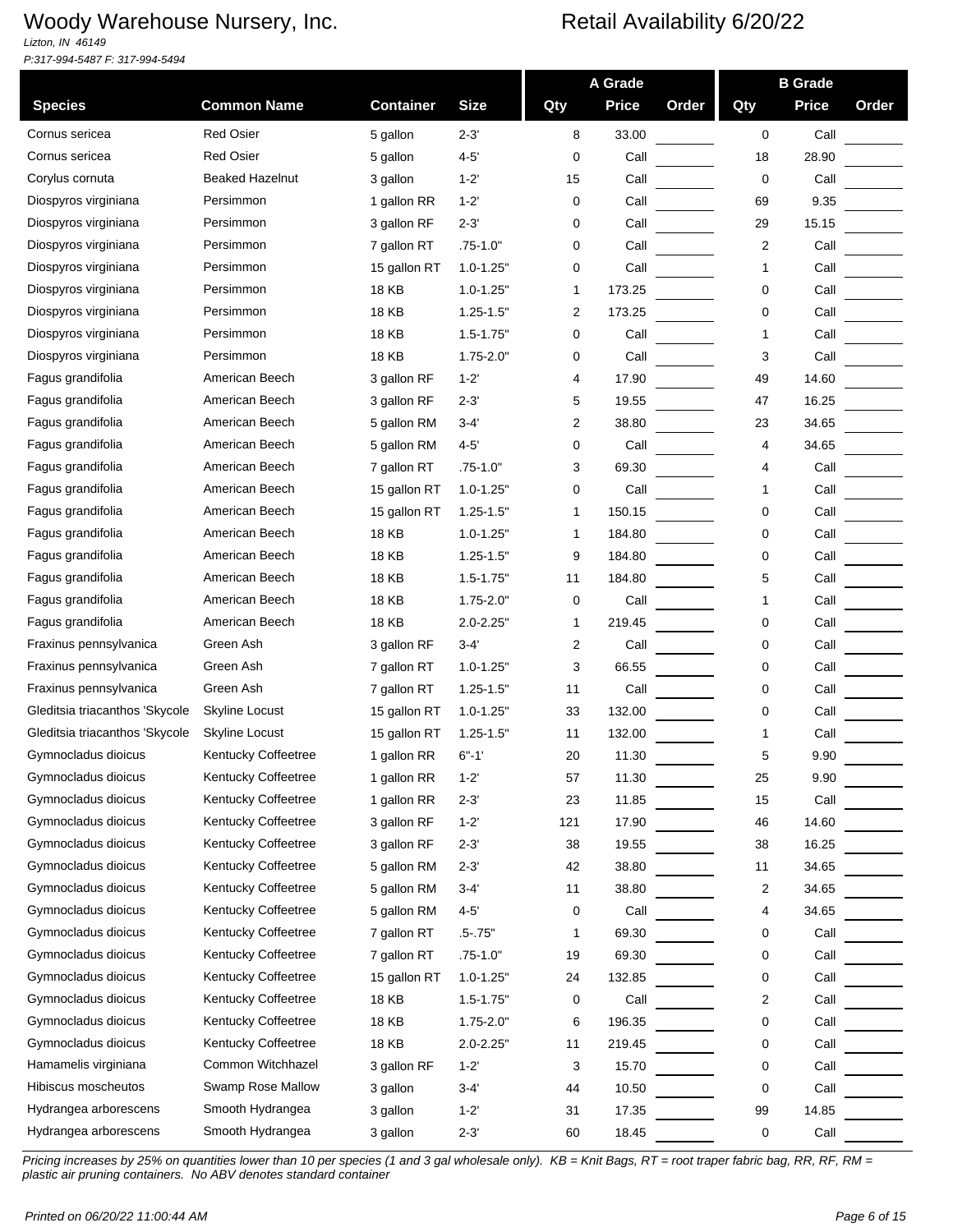*Lizton, IN 46149 P:317-994-5487 F: 317-994-5494*

|                          |                            |                  |               |              | A Grade      |       |     | <b>B</b> Grade |       |
|--------------------------|----------------------------|------------------|---------------|--------------|--------------|-------|-----|----------------|-------|
| <b>Species</b>           | <b>Common Name</b>         | <b>Container</b> | <b>Size</b>   | Qty          | <b>Price</b> | Order | Qty | <b>Price</b>   | Order |
| Hydrangea arborescens    | Smooth Hydrangea           | 3 gallon RF      | $1 - 2'$      | 2            | Call         |       | 9   | Call           |       |
| Hydrangea arborescens    | Smooth Hydrangea           | 3 gallon RF      | $2 - 3'$      | 0            | Call         |       | 6   | 14.85          |       |
| Hydrangea quercifolia    | Oakleaf Hydrangea          | 3 gallon         | $1 - 2'$      | 69           | 15.70        |       | 4   | Call           |       |
| llex glabra              | Inkberry Holly 'Strongbox' | 3 gallon RF      | $1 - 2'$      | 64           | 31.35        |       | 39  | Call           |       |
| llex verticillata        | Winterberry                | 1 gallon         | $1 - 2'$      | 10           | 10.45        |       | 60  | 9.10           |       |
| llex verticillata        | Winterberry                | 1 gallon         | $2 - 3'$      | 19           | 12.10        |       | 76  | 10.75          |       |
| llex verticillata        | Winterberry                | 3 gallon         | $1 - 2'$      | 76           | 15.70        |       | 231 | 12.95          |       |
| llex verticillata        | Winterberry                | 3 gallon         | $2 - 3'$      | 362          | 36.05        |       | 558 | 12.95          |       |
| llex verticillata        | Winterberry                | 3 gallon RF      | $1 - 2'$      | 4            | Call         |       | 0   | Call           |       |
| llex verticillata        | Winterberry                | 5 gallon         | $4 - 5'$      | 0            | Call         |       | 3   | 28.90          |       |
| Iris versicolor          | Northern Blue Flag         | 3 gallon RF      | $1 - 2'$      | 56           | 10.50        |       | 0   | Call           |       |
| Juglans nigra            | <b>Black Walnut</b>        | 1 gallon RR      | $1 - 2'$      | 6            | 11.30        |       | 14  | 9.90           |       |
| Juglans nigra            | <b>Black Walnut</b>        | 5 gallon RM      | $2 - 3'$      | 0            | Call         |       | 13  | 34.65          |       |
| Juglans nigra            | <b>Black Walnut</b>        | 5 gallon RM      | $3 - 4'$      | 6            | 38.80        |       | 2   | 34.65          |       |
| Juglans nigra            | <b>Black Walnut</b>        | 7 gallon RT      | .5-.75"       | 12           | 69.30        |       | 0   | Call           |       |
| Juniperus horizontalis   | Creeping Juniper           | 3 gallon RF      | < 6"          | 296          | Call         |       | 0   | Call           |       |
| Juniperus virginiana     | Eastern Red Cedar          | 7 gallon RT      | $4 - 5'$      | 57           | 86.65        |       | 0   | Call           |       |
| Juniperus virginiana     | Eastern Red Cedar          | <b>18 KB</b>     | $8 - 9'$      | 0            | Call         |       | 1   | Call           |       |
| Larix laricina           | American Larch             | 5 gallon RM      | $4 - 5'$      | 0            | Call         |       | 7   | 34.65          |       |
| Larix laricina           | American Larch             | 5 gallon RM      | $5 - 6'$      | 0            | Call         |       | 8   | 40.15          |       |
| Larix laricina           | American Larch             | 5 gallon RM      | $6 - 7'$      | 0            | Call         |       | 3   | 45.95          |       |
| Lindera benzoin          | Spicebush                  | 3 gallon RF      | $1 - 2'$      | 84           | 16.25        |       | 0   | Call           |       |
| Liquidambar styraciflua  | Sweetgum                   | 1 gallon RR      | $2 - 3'$      | 0            | Call         |       | 6   | 9.35           |       |
| Liquidambar styraciflua  | Sweetgum                   | 1 gallon RR      | $3 - 4'$      | 0            | Call         |       | 1   | Call           |       |
| Liquidambar styraciflua  | Sweetgum                   | 3 gallon RF      | $3 - 4'$      | 129          | 17.60        |       | 0   | Call           |       |
| Liquidambar styraciflua  | Sweetgum                   | 5 gallon RM      | $1.0 - 1.25"$ | 0            | Call         |       | 6   | 55.00          |       |
| Liquidambar styraciflua  | Sweetgum                   | 5 gallon RM      | $4 - 5'$      | 4            | 35.20        |       | 0   | Call           |       |
| Liquidambar styraciflua  | Sweetgum                   | 5 gallon RM      | $5-6'$        | 12           | 35.20        |       | 7   | 31.10          |       |
| Liquidambar styraciflua  | Sweetgum                   | 7 gallon RT      | $1.0 - 1.25$  | 12           | 66.55        |       | 0   | Call           |       |
| Liquidambar styraciflua  | Sweetgum                   | 15 gallon RT     | $1.25 - 1.5"$ | 48           | 132.85       |       | 0   | Call           |       |
| Liquidambar styraciflua  | Sweetgum                   | 15 gallon RT     | $1.5 - 1.75"$ | 1            | 150.15       |       | 0   | Call           |       |
| Liquidambar styraciflua  | Sweetgum                   | <b>18 KB</b>     | $1.75 - 2.0"$ | 0            | Call         |       | 1   | Call           |       |
| Liriodendron tulipifera  | <b>Tulip Poplar</b>        | 3 gallon RF      | $3 - 4'$      | 0            | Call         |       | 15  | 15.40          |       |
| Liriodendron tulipifera  | <b>Tulip Poplar</b>        | 15 gallon RT     | $1.25 - 1.5"$ | 26           | 141.65       |       | 0   | Call           |       |
| Liriodendron tulipifera  | <b>Tulip Poplar</b>        | 18 KB            | $1.75 - 2.0"$ | 1            | 199.40       |       | 0   | Call           |       |
| Magnolia acuminata       | Cucumber Magnolia          | 3 gallon RF      | $3 - 4'$      | 0            | Call         |       | 20  | 18.45          |       |
| Magnolia tripetala       | Umbrella Magnolia          | 5 gallon RM      | $1.0 - 1.25"$ | 0            | Call         |       | 1   | Call           |       |
| Magnolia tripetala       | Umbrella Magnolia          | 7 gallon RT      | $.75 - 1.0"$  | 0            | Call         |       | 7   | 85.00          |       |
| Magnolia virginiana      | Sweetbay Magnolia          | 3 gallon RF      | $3 - 4'$      | 0            | Call         |       | 35  | 22.55          |       |
| Magnolia virginiana      | Sweetbay Magnolia          | 3 gallon RF      | $4 - 5'$      | 0            | Call         |       | 38  | 28.60          |       |
| Magnolia virginiana      | Sweetbay Magnolia          | 3 gallon RF      | $5 - 6'$      | 0            | Call         |       | 46  | 30.25          |       |
| Magnolia virginiana      | Sweetbay Magnolia          | 15 gallon RT     | $5 - 6'$      | 3            | Call         |       | 0   | Call           |       |
| Malus 'Adirondack'       | White Flowering Crabapple  | 15 gallon RT     | $1.0 - 1.25"$ | 16           | 126.50       |       | 0   | Call           |       |
| Malus 'Adirondack'       | White Flowering Crabapple  | 15 gallon RT     | $1.25 - 1.5"$ | $\mathbf{1}$ | 159.50       |       | 0   | Call           |       |
| Malus 'Golden Raindrops' | Yellow Flowering Crabappl  | 15 gallon RT     | $1.25 - 1.5"$ | $\mathbf 1$  | 165.00       |       | 0   | Call           |       |
| Malus 'Golden Raindrops' | Yellow Flowering Crabappl  | 15 gallon RT     | $1.5 - 1.75"$ | 2            | Call         |       | 0   | Call           |       |
|                          |                            |                  |               |              |              |       |     |                |       |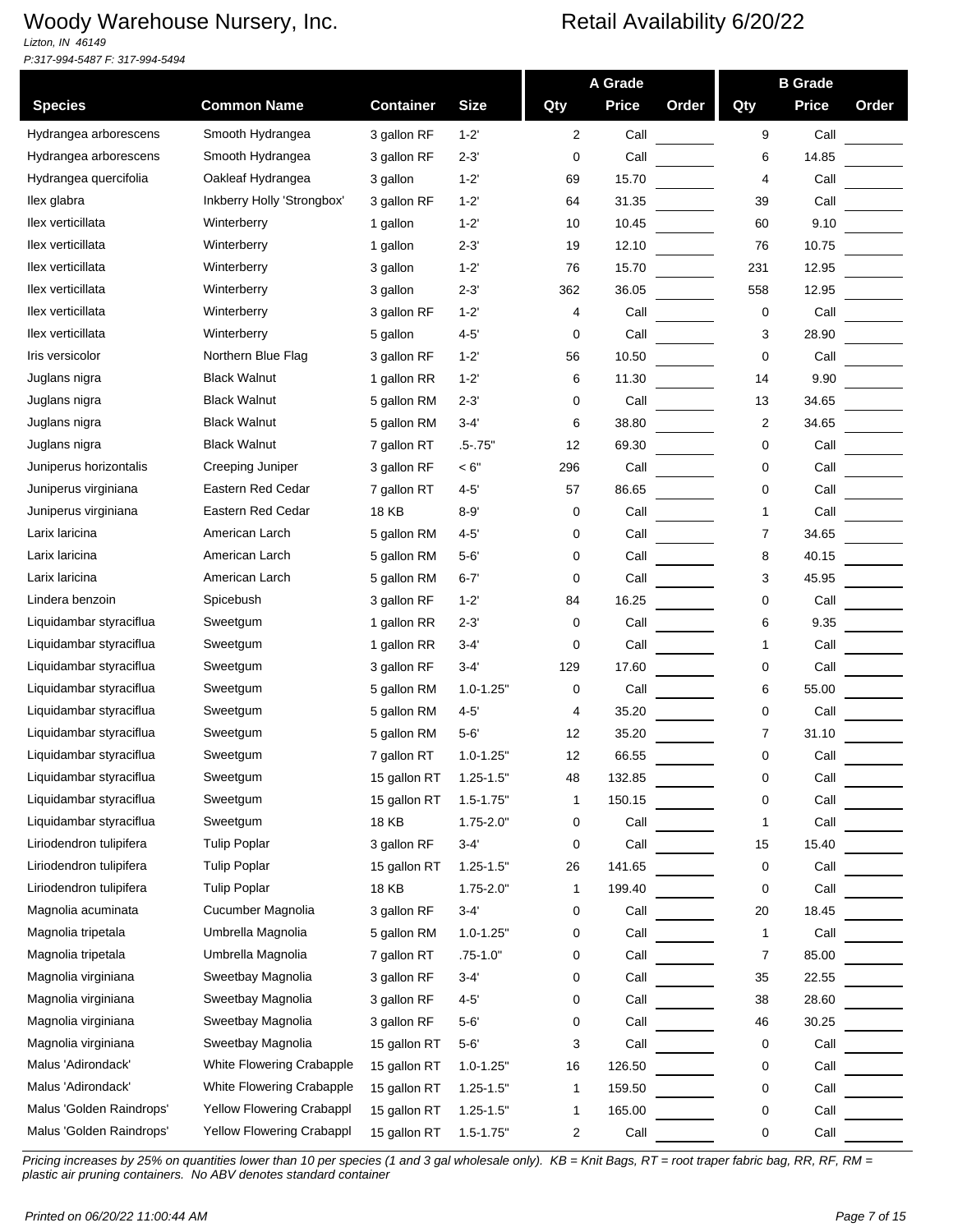*Lizton, IN 46149 P:317-994-5487 F: 317-994-5494*

|                         |                       |                  |               |      | A Grade      |       |     | <b>B</b> Grade |       |
|-------------------------|-----------------------|------------------|---------------|------|--------------|-------|-----|----------------|-------|
| <b>Species</b>          | <b>Common Name</b>    | <b>Container</b> | <b>Size</b>   | Qty  | <b>Price</b> | Order | Qty | <b>Price</b>   | Order |
| Morus rubra             | <b>Red Mulberry</b>   | 3 gallon         | $6 - 7'$      | 0    | Call         |       | 37  | 19.25          |       |
| Myrica pensylvanica     | Northern Bayberry     | 3 gallon         | $1 - 2'$      | 30   | 16.25        |       | 4   | Call           |       |
| Myrica pensylvanica     | Northern Bayberry     | 3 gallon         | $2 - 3'$      | 1    | 16.25        |       | 15  | 13.50          |       |
| Myrica pensylvanica     | Northern Bayberry     | 3 gallon RF      | $2 - 3'$      | 0    | Call         |       | 8   | Call           |       |
| Nyssa sylvatica         | <b>Black Gum</b>      | 1 gallon RR      | $1 - 2'$      | 0    | Call         |       | 28  | 9.65           |       |
| Nyssa sylvatica         | <b>Black Gum</b>      | 1 gallon RR      | $2 - 3'$      | 0    | Call         |       | 80  | 10.20          |       |
| Nyssa sylvatica         | <b>Black Gum</b>      | 2 gallon         | $3 - 4'$      | 5    | 20.35        |       | 0   | Call           |       |
| Nyssa sylvatica         | <b>Black Gum</b>      | 7 gallon RT      | $.75 - 1.0"$  | 0    | Call         |       | 11  | Call           |       |
| Nyssa sylvatica         | <b>Black Gum</b>      | <b>18 KB</b>     | $2.0 - 2.25"$ | 1    | 222.50       |       | 0   | Call           |       |
| Nyssa sylvatica         | <b>Black Gum</b>      | 18 KB            | $2.25 - 2.5"$ | 5    | 245.60       |       | 0   | Call           |       |
| Ostrya virginiana       | Hop Hornbeam          | 3 gallon RF      | $4 - 5'$      | 5    | 19.80        |       | 0   | Call           |       |
| Ostrya virginiana       | Hop Hornbeam          | 3 gallon RF      | $5 - 6'$      | 36   | 20.90        |       | 55  | 17.60          |       |
| Ostrya virginiana       | Hop Hornbeam          | 3 gallon RF      | $6 - 7'$      | 0    | Call         |       | 140 | 17.35          |       |
| Ostrya virginiana       | Hop Hornbeam          | 5 gallon RM      | $5 - 6'$      | 13   | 33.55        |       | 4   | 29.45          |       |
| Ostrya virginiana       | Hop Hornbeam          | 5 gallon RM      | $6 - 7'$      | 13   | 39.05        |       | 15  | 35.75          |       |
| Oxydendrum arboreum     | Sourwood              | 3 gallon RF      | $1 - 2'$      | 0    | Call         |       | 9   | 20.35          |       |
| Pachysandra procumbens  | Allegheny Pachysandra | 1 gallon         | < 6"          | 37   | 15.15        |       | 0   | Call           |       |
| Physocarpus opulifolius | Common Ninebark       | 3 gallon         | $6" - 1'$     | 0    | Call         |       | 7   | Call           |       |
| Physocarpus opulifolius | Common Ninebark       | 3 gallon         | $2 - 3'$      | 20   | 15.70        |       | 0   | Call           |       |
| Picea abies             | Norway Spruce         | 3 gallon RF      | $1 - 2$       | 1143 | 19.55        |       | 214 | 16.25          |       |
| Picea abies             | Norway Spruce         | 3 gallon RF      | $2 - 3'$      | 2    | 19.55        |       | 14  | 16.25          |       |
| Picea abies             | Norway Spruce         | 7 gallon RT      | $3-4'$        | 18   | 63.55        |       | 0   | Call           |       |
| Picea abies             | Norway Spruce         | 15 gallon RT     | $4 - 5'$      | 19   | 155.95       |       | 0   | Call           |       |
| Picea glauca            | White Spruce          | 3 gallon RF      | $2 - 3'$      | 0    | Call         |       | 67  | 15.40          |       |
| Picea glauca            | White Spruce          | 3 gallon RF      | $3 - 4'$      | 9    | 24.20        |       | 3   | 20.90          |       |
| Picea glauca            | <b>White Spruce</b>   | 5 gallon RM      | $2 - 3'$      | 7    | 37.70        |       | 12  | 32.45          |       |
| Picea glauca            | White Spruce          | 5 gallon RM      | $3 - 4'$      | 0    | Call         |       | 3   | 44.00          |       |
| Picea glauca            | White Spruce          | 15 gallon RT     | $4 - 5'$      | 17   | Call         |       | 0   | Call           |       |
| Picea glauca            | White Spruce          | 18 KB            | $2 - 3'$      | 5    | 155.95       |       | 0   | Call           |       |
| Picea glauca            | White Spruce          | 18 KB            | 3-4'          | 32   | 155.95       |       | 0   | Call           |       |
| Picea glauca            | White Spruce          | 18 KB            | $4 - 5'$      | 11   | 155.95       |       | 0   | Call           |       |
| Picea glauca            | White Spruce          | 18 KB            | $5-6'$        | 2    | 155.95       |       | 0   | Call           |       |
| Pinus banksiana         | Jack Pine             | 3 gallon RF      | $2 - 3'$      | 0    | Call         |       | 96  | 16.25          |       |
| Pinus strobus           | <b>White Pine</b>     | 3 gallon RF      | $1 - 2'$      | 0    | Call         |       | 119 | 16.25          |       |
| Pinus strobus           | White Pine            | 5 gallon RM      | $2 - 3'$      | 0    | Call         |       | 7   | 33.55          |       |
| Pinus strobus           | White Pine            | 7 gallon RT      | $2 - 3'$      | 10   | 57.75        |       | 0   | Call           |       |
| Pinus strobus           | White Pine            | 7 gallon RT      | $3-4'$        | 19   | 63.55        |       | 29  | Call           |       |
| Platanus occidentalis   | Sycamore              | 3 gallon RF      | $4 - 5'$      | 139  | 18.15        |       | 0   | Call           |       |
| Platanus occidentalis   | Sycamore              | 3 gallon RF      | $6 - 7'$      | 171  | 19.25        |       | 150 | Call           |       |
| Platanus occidentalis   | Sycamore              | 5 gallon RM      | $4 - 5'$      | 2    | 35.20        |       | 3   | 31.10          |       |
| Platanus occidentalis   | Sycamore              | 5 gallon RM      | $5 - 6'$      | 2    | 35.20        |       | 5   | 31.10          |       |
| Platanus occidentalis   | Sycamore              | 5 gallon RM      | $6 - 7'$      | 0    | Call         |       | 9   | 31.10          |       |
| Platanus occidentalis   | Sycamore              | 7 gallon RT      | $1.0 - 1.25"$ | 2    | 66.55        |       | 0   | Call           |       |
| Platanus occidentalis   | Sycamore              | 15 gallon        | $1.25 - 1.5"$ | 1    | 121.00       |       | 0   | Call           |       |
| Platanus occidentalis   | Sycamore              | 15 gallon        | $1.5 - 1.75"$ | 1    | 134.75       |       | 0   | Call           |       |
| Platanus occidentalis   | Sycamore              | 15 gallon RT     | $1.25 - 1.5"$ | 45   | 132.85       |       | 0   | Call           |       |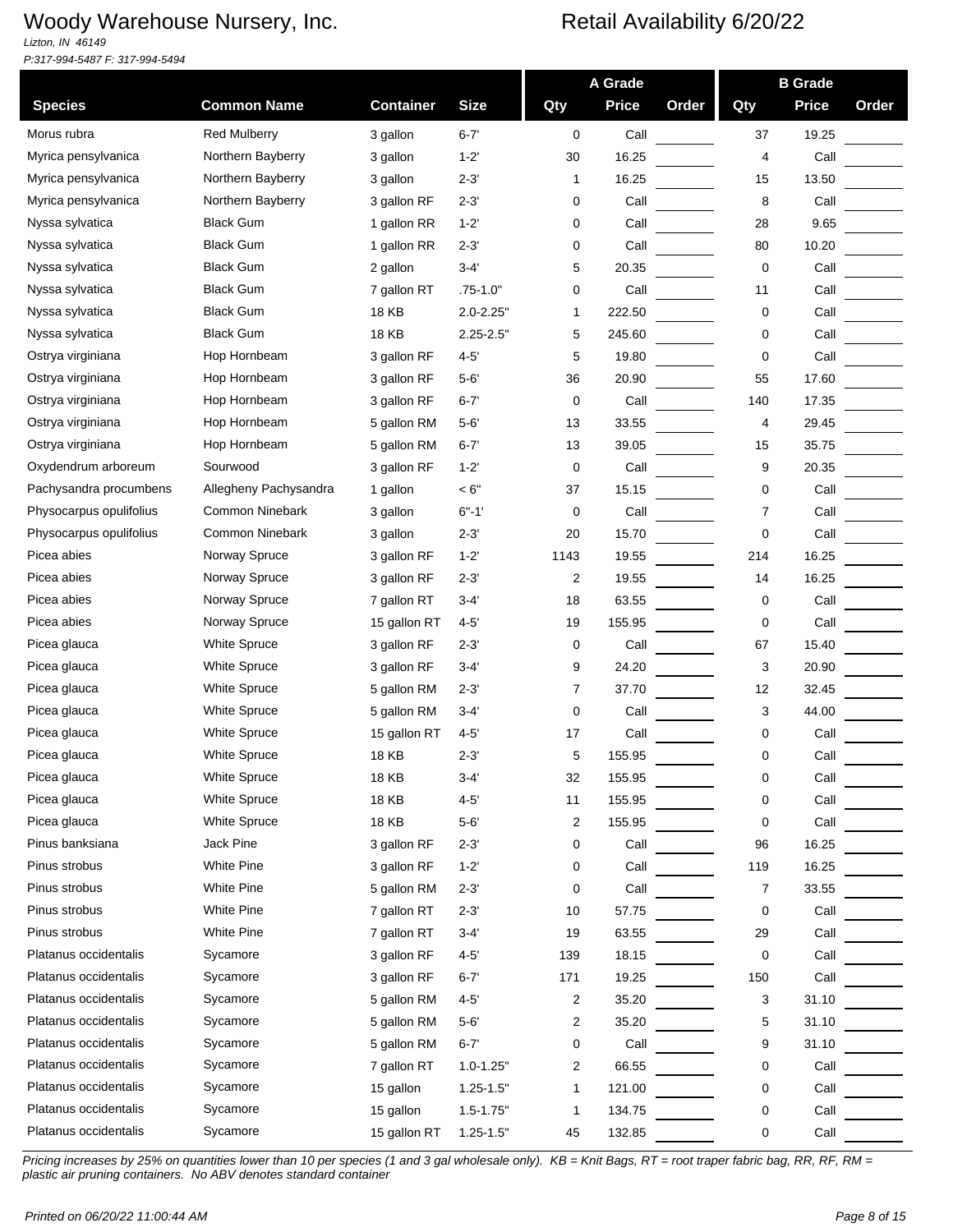*Lizton, IN 46149 P:317-994-5487 F: 317-994-5494*

|                       |                            |                  |               |              | A Grade      |       |             | <b>B</b> Grade |       |
|-----------------------|----------------------------|------------------|---------------|--------------|--------------|-------|-------------|----------------|-------|
| <b>Species</b>        | <b>Common Name</b>         | <b>Container</b> | <b>Size</b>   | Qty          | <b>Price</b> | Order | Qty         | <b>Price</b>   | Order |
| Platanus occidentalis | Sycamore                   | 18 KB            | $1.5 - 1.75"$ | 5            | 161.70       |       | $\mathbf 0$ | Call           |       |
| Platanus occidentalis | Sycamore                   | 18 KB            | $1.75 - 2.0"$ | 1            | 173.25       |       | 0           | Call           |       |
| Platanus occidentalis | Sycamore                   | 18 KB            | $2.25 - 2.5"$ | 4            | 213.70       |       | 0           | Call           |       |
| Populus balsamifera   | Balsam Poplar              | 3 gallon         | $4 - 5'$      | 3            | Call         |       | 5           | Call           |       |
| Populus deltoides     | Cottonwood                 | 3 gallon         | $5 - 6'$      | 89           | 18.70        |       | 130         | 15.40          |       |
| Populus deltoides     | Cottonwood                 | 3 gallon         | $6 - 7'$      | 600          | Call         |       | 214         | Call           |       |
| Populus deltoides     | Cottonwood                 | 15 gallon        | $1.25 - 1.5"$ | $\mathbf{1}$ | 121.00       |       | 0           | Call           |       |
| Populus deltoides     | Cottonwood                 | 15 gallon RT     | $.75 - 1.0"$  | 3            | 115.50       |       | 0           | Call           |       |
| Populus deltoides     | Cottonwood                 | 15 gallon RT     | $1.25 - 1.5"$ | 5            | 132.85       |       | 0           | Call           |       |
| Populus deltoides     | Cottonwood                 | 15 gallon RT     | $1.75 - 2.0"$ | 3            | 167.50       |       | 2           | Call           |       |
| Populus tremuloides   | Quaking Aspen              | 3 gallon RF      | $3-4'$        | 17           | 17.60        |       | 0           | Call           |       |
| Prunus americana      | American Plum (Clump)      | 3 gallon RF      | $3 - 4'$      | 0            | Call         |       | 6           | Call           |       |
| Prunus americana      | American Plum              | 3 gallon RF      | 4-5'          | 0            | Call         |       | 148         | 16.25          |       |
| Prunus americana      | American Plum (Clump)      | 18 KB            | $6 - 7'$      | 0            | Call         |       | 1           | Call           |       |
| Prunus pumila         | <b>Eastern Sand Cherry</b> | 3 gallon         | $1 - 2'$      | 3            | Call         |       | 0           | Call           |       |
| Prunus pumila         | Eastern Sand Cherry        | 3 gallon         | 2-3'          | 14           | Call         |       | 0           | Call           |       |
| Prunus serotina       | <b>Black Cherry</b>        | 3 gallon RF      | $4 - 5'$      | 0            | Call         |       | 34          | 16.25          |       |
| Prunus serotina       | <b>Black Cherry</b>        | 3 gallon RF      | $5 - 6'$      | 0            | Call         |       | 244         | 17.35          |       |
| Prunus serotina       | <b>Black Cherry</b>        | 3 gallon RF      | $6 - 7'$      | 0            | Call         |       | 319         | 17.35          |       |
| Prunus serotina       | <b>Black Cherry</b>        | 5 gallon RM      | $5 - 6'$      | 15           | 36.30        |       | 2           | 28.35          |       |
| Prunus serotina       | <b>Black Cherry</b>        | 5 gallon RM      | $6 - 7'$      | 0            | Call         |       | 2           | 30.55          |       |
| Prunus serotina       | <b>Black Cherry</b>        | 7 gallon RT      | $.75 - 1.0"$  | 19           | 63.55        |       | 0           | Call           |       |
| Prunus serotina       | <b>Black Cherry</b>        | 7 gallon RT      | $1.0 - 1.25"$ | 8            | 69.30        |       | 0           | Call           |       |
| Prunus serotina       | <b>Black Cherry</b>        | 15 gallon RT     | $1.0 - 1.25"$ | 2            | 121.30       |       | 0           | Call           |       |
| Prunus serotina       | <b>Black Cherry</b>        | 15 gallon RT     | $1.25 - 1.5"$ | 4            | 138.60       |       | 0           | Call           |       |
| Prunus serotina       | <b>Black Cherry</b>        | 18 KB            | $1.5 - 1.75"$ | 1            | 173.25       |       | 0           | Call           |       |
| Prunus serotina       | <b>Black Cherry</b>        | <b>18 KB</b>     | $1.75 - 2.0"$ | 0            | Call         |       | 1           | Call           |       |
| Prunus serotina       | <b>Black Cherry</b>        | 18 KB            | $2.5 - 2.75"$ | 1            | 236.80       |       | 0           | Call           |       |
| Prunus serotina       | <b>Black Cherry</b>        | <b>18 KB</b>     | $2.75 - 3.0"$ | 2            | 236.80       |       | 0           | Call           |       |
| Prunus serotina       | <b>Black Cherry</b>        | 18 KB            | 3.0-3.25"     | 1            | 236.80       |       | 0           | Call           |       |
| Prunus virginiana     | Chokecherry                | 3 gallon RF      | $1 - 2'$      | 14           | 18.45        |       | 58          | 15.15          |       |
| Prunus virginiana     | Chokecherry                | 3 gallon RF      | $2 - 3'$      | 1            | 18.45        |       | 13          | 15.15          |       |
| Prunus virginiana     | Chokecherry                | B&B              | $2.0 - 2.25"$ | 4            | Call         |       | 1           | Call           |       |
| Prunus virginiana     | Chokecherry                | B&B              | $2.25 - 2.5"$ | 1            | Call         |       | 0           | Call           |       |
| Quercus alba          | White Oak                  | 1 gallon RR      | $2 - 3'$      | 0            | Call         |       | 25          | 10.45          |       |
| Quercus alba          | White Oak                  | 15 gallon RT     | $1.25 - 1.5"$ | 4            | 150.15       |       | 0           | Call           |       |
| Quercus alba          | White Oak                  | <b>18 KB</b>     | $1.25 - 1.5"$ | 3            | 184.80       |       | 0           | Call           |       |
| Quercus alba          | White Oak                  | <b>18 KB</b>     | $1.5 - 1.75"$ | 1            | 184.80       |       | 0           | Call           |       |
| Quercus alba          | White Oak                  | <b>18 KB</b>     | $1.75 - 2.0"$ | 16           | 196.35       |       | 1           | Call           |       |
| Quercus alba          | White Oak                  | <b>18 KB</b>     | $2.0 - 2.25"$ | 16           | 219.45       |       | 0           | Call           |       |
| Quercus alba          | White Oak                  | <b>18 KB</b>     | $2.25 - 2.5"$ | 5            | 242.55       |       | 0           | Call           |       |
| Quercus bicolor       | Swamp White Oak            | 1 gallon RR      | $1 - 2'$      | 15           | 10.75        |       | 0           | Call           |       |
| Quercus bicolor       | Swamp White Oak            | 3 gallon RF      | $2 - 3'$      | 2            | 18.45        |       | 0           | Call           |       |
| Quercus bicolor       | Swamp White Oak            | 3 gallon RF      | $3 - 4'$      | 151          | 19.00        |       | 219         | 15.70          |       |
| Quercus bicolor       | Swamp White Oak            | 3 gallon RF      | $4 - 5'$      | 188          | 19.00        |       | 560         | 16.25          |       |
| Quercus bicolor       | Swamp White Oak            | 3 gallon RF      | $5 - 6'$      | 357          | 20.65        |       | 0           | Call           |       |
|                       |                            |                  |               |              |              |       |             |                |       |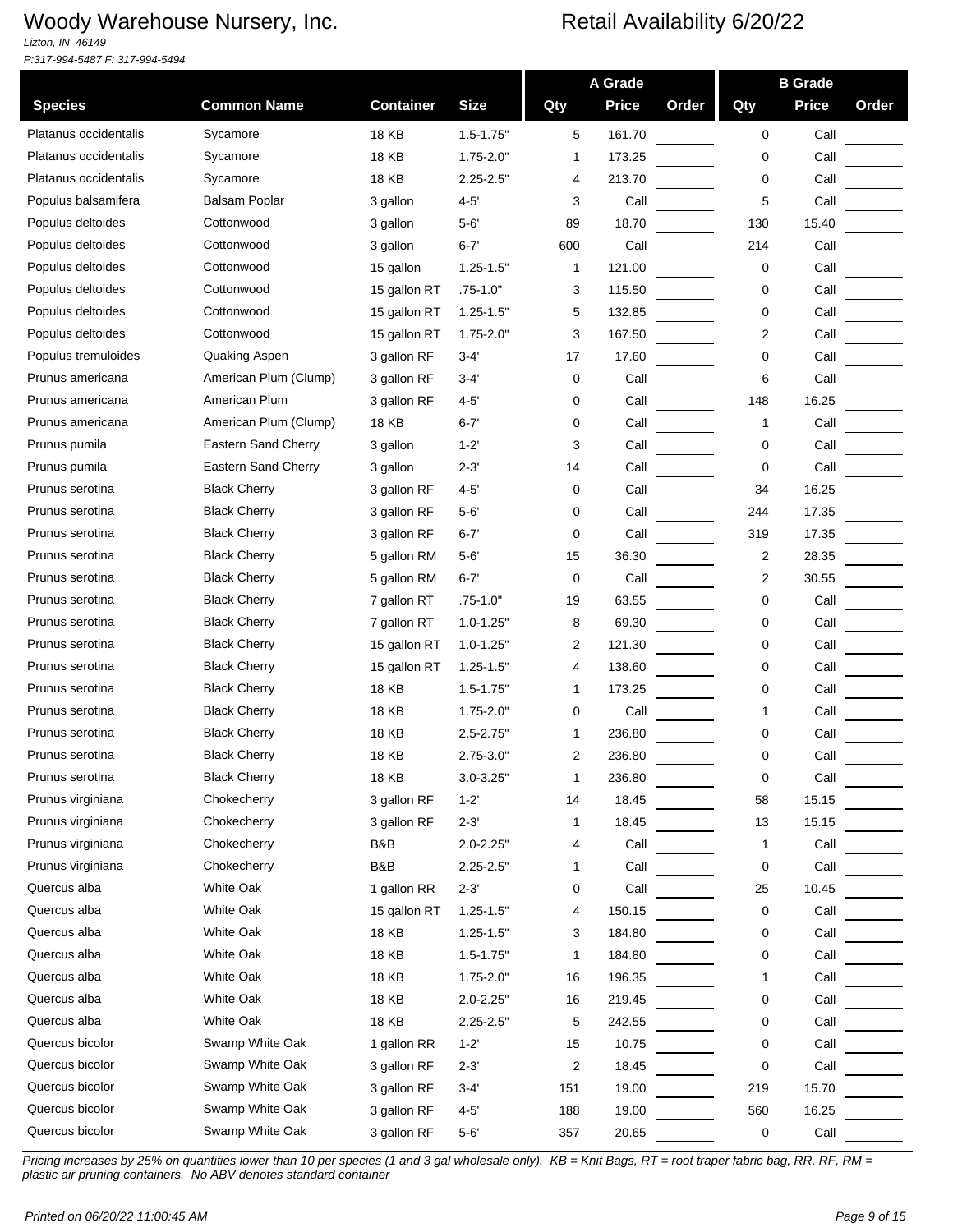*Lizton, IN 46149 P:317-994-5487 F: 317-994-5494*

|                    |                    |                  |                |             | A Grade      |       |              | <b>B</b> Grade |       |
|--------------------|--------------------|------------------|----------------|-------------|--------------|-------|--------------|----------------|-------|
| <b>Species</b>     | <b>Common Name</b> | <b>Container</b> | <b>Size</b>    | Qty         | <b>Price</b> | Order | Qty          | <b>Price</b>   | Order |
| Quercus bicolor    | Swamp White Oak    | 3 gallon RF      | $6 - 7'$       | 229         | 21.75        |       | 0            | Call           |       |
| Quercus bicolor    | Swamp White Oak    | 5 gallon RM      | $1.0 - 1.25$ " | 0           | Call         |       | 19           | 52.80          |       |
| Quercus bicolor    | Swamp White Oak    | 5 gallon RM      | $4 - 5$        | 24          | 36.30        |       | 4            | 28.35          |       |
| Quercus bicolor    | Swamp White Oak    | 5 gallon RM      | $5 - 6'$       | 115         | 36.30        |       | 25           | 28.35          |       |
| Quercus bicolor    | Swamp White Oak    | 5 gallon RM      | $6 - 7'$       | 89          | 38.80        |       | 50           | 30.55          |       |
| Quercus bicolor    | Swamp White Oak    | 7 gallon RT      | .75-1.0"       | 82          | 63.55        |       | 0            | Call           |       |
| Quercus bicolor    | Swamp White Oak    | 7 gallon RT      | $1.0 - 1.25"$  | 50          | 69.30        |       | 0            | Call           |       |
| Quercus coccinea   | Scarlet Oak        | 3 gallon RF      | $2 - 3'$       | 2           | 19.55        |       | 87           | 16.25          |       |
| Quercus coccinea   | <b>Scarlet Oak</b> | 3 gallon RF      | $3 - 4'$       | 0           | Call         |       | 55           | 17.90          |       |
| Quercus coccinea   | <b>Scarlet Oak</b> | 5 gallon RM      | $1.0 - 1.25$ " | 0           | Call         |       | 4            | 60.50          |       |
| Quercus coccinea   | Scarlet Oak        | 5 gallon RM      | $4 - 5$        | 4           | 38.80        |       | $\mathbf 1$  | 34.65          |       |
| Quercus coccinea   | Scarlet Oak        | 5 gallon RM      | 5-6'           | 2           | 44.55        |       | 12           | 40.15          |       |
| Quercus coccinea   | <b>Scarlet Oak</b> | 5 gallon RM      | $6 - 7'$       | $\mathbf 0$ | Call         |       | 47           | Call           |       |
| Quercus coccinea   | Scarlet Oak        | 7 gallon RT      | $.75 - 1.0"$   | 0           | Call         |       | 15           | Call           |       |
| Quercus coccinea   | <b>Scarlet Oak</b> | 15 gallon RT     | $1.25 - 1.5"$  | 14          | 150.15       |       | 0            | Call           |       |
| Quercus coccinea   | <b>Scarlet Oak</b> | 15 gallon RT     | $1.5 - 1.75"$  | 1           | Call         |       | 0            | Call           |       |
| Quercus coccinea   | Scarlet Oak        | 18 KB            | $1.0 - 1.25"$  | 1           | 184.80       |       | 0            | Call           |       |
| Quercus coccinea   | Scarlet Oak        | 18 KB            | $1.75 - 2.0"$  | 5           | 196.35       |       | 0            | Call           |       |
| Quercus coccinea   | Scarlet Oak        | <b>18 KB</b>     | $2.0 - 2.25"$  | 5           | 219.45       |       | 0            | Call           |       |
| Quercus coccinea   | Scarlet Oak        | 18 KB            | $2.25 - 2.5"$  | 1           | 242.55       |       | 0            | Call           |       |
| Quercus coccinea   | <b>Scarlet Oak</b> | <b>18 KB</b>     | $2.75 - 3.0"$  | 1           | 288.75       |       | 0            | Call           |       |
| Quercus imbricaria | Shingle Oak        | 3 gallon RF      | $3 - 4'$       | 0           | Call         |       | 40           | 15.40          |       |
| Quercus imbricaria | Shingle Oak        | 3 gallon RF      | $4 - 5$        | 0           | Call         |       | 93           | 16.50          |       |
| Quercus imbricaria | Shingle Oak        | 3 gallon RF      | $5 - 6'$       | 0           | Call         |       | 58           | 17.60          |       |
| Quercus imbricaria | Shingle Oak        | 5 gallon RM      | $1.0 - 1.25"$  | 0           | Call         |       | 6            | 60.50          |       |
| Quercus imbricaria | Shingle Oak        | 5 gallon RM      | 4-5'           | 32          | 36.85        |       | 8            | 29.45          |       |
| Quercus imbricaria | Shingle Oak        | 5 gallon RM      | $5 - 6'$       | 54          | 36.30        |       | 19           | 29.45          |       |
| Quercus imbricaria | Shingle Oak        | 5 gallon RM      | $6 - 7'$       | 10          | 36.85        |       | 30           | 31.35          |       |
| Quercus imbricaria | Shingle Oak        | 15 gallon RT     | $1.25 - 1.5"$  | 4           | 141.65       |       | 0            | Call           |       |
| Quercus imbricaria | Shingle Oak        | <b>18 KB</b>     | $1.5 - 1.75$   | 1           | 176.30       |       | U            | Call           |       |
| Quercus imbricaria | Shingle Oak        | 18 KB            | $1.75 - 2.0"$  | 5           | 199.40       |       | 0            | Call           |       |
| Quercus imbricaria | Shingle Oak        | <b>18 KB</b>     | $2.5 - 2.75"$  | 5           | 257.40       |       | 0            | Call           |       |
| Quercus imbricaria | Shingle Oak        | 18 KB            | $2.75 - 3.0"$  | 2           | Call         |       | 0            | Call           |       |
| Quercus imbricaria | Shingle Oak        | 18 KB            | $3.0 - 3.25"$  | 2           | Call         |       | 0            | Call           |       |
| Quercus imbricaria | Shingle Oak        | 18 KB            | $3.25 - 3.5"$  | 1           | Call         |       | 0            | Call           |       |
| Quercus lyrata     | Overcup Oak        | 3 gallon RF      | 3-4'           | 4           | 19.00        |       | 9            | 15.70          |       |
| Quercus lyrata     | Overcup Oak        | 3 gallon RF      | $4 - 5'$       | 118         | 19.00        |       | 307          | 16.25          |       |
| Quercus lyrata     | Overcup Oak        | 3 gallon RF      | $5 - 6'$       | 7           | 20.65        |       | 37           | 17.35          |       |
| Quercus lyrata     | Overcup Oak        | 3 gallon RF      | $6 - 7'$       | 5           | 21.45        |       | 100          | 18.70          |       |
| Quercus lyrata     | Overcup Oak        | 5 gallon RM      | $1.0 - 1.25"$  | 0           | Call         |       | $\mathbf{1}$ | Call           |       |
| Quercus lyrata     | Overcup Oak        | 5 gallon RM      | $5 - 6'$       | 32          | 36.30        |       | 5            | 28.35          |       |
| Quercus lyrata     | Overcup Oak        | 5 gallon RM      | $6 - 7'$       | 32          | 38.80        |       | 20           | 30.55          |       |
| Quercus lyrata     | Overcup Oak        | 7 gallon RT      | $.75 - 1.0"$   | 3           | 63.55        |       | 0            | Call           |       |
| Quercus lyrata     | Overcup Oak        | 7 gallon RT      | $1.0 - 1.25"$  | 29          | 69.30        |       | 0            | Call           |       |
| Quercus lyrata     | Overcup Oak        | 7 gallon RT      | $1.25 - 1.5"$  | 7           | Call         |       | 0            | Call           |       |
| Quercus lyrata     | Overcup Oak        | 15 gallon RT     | $1.25 - 1.5"$  | 55          | 138.60       |       | 0            | Call           |       |
|                    |                    |                  |                |             |              |       |              |                |       |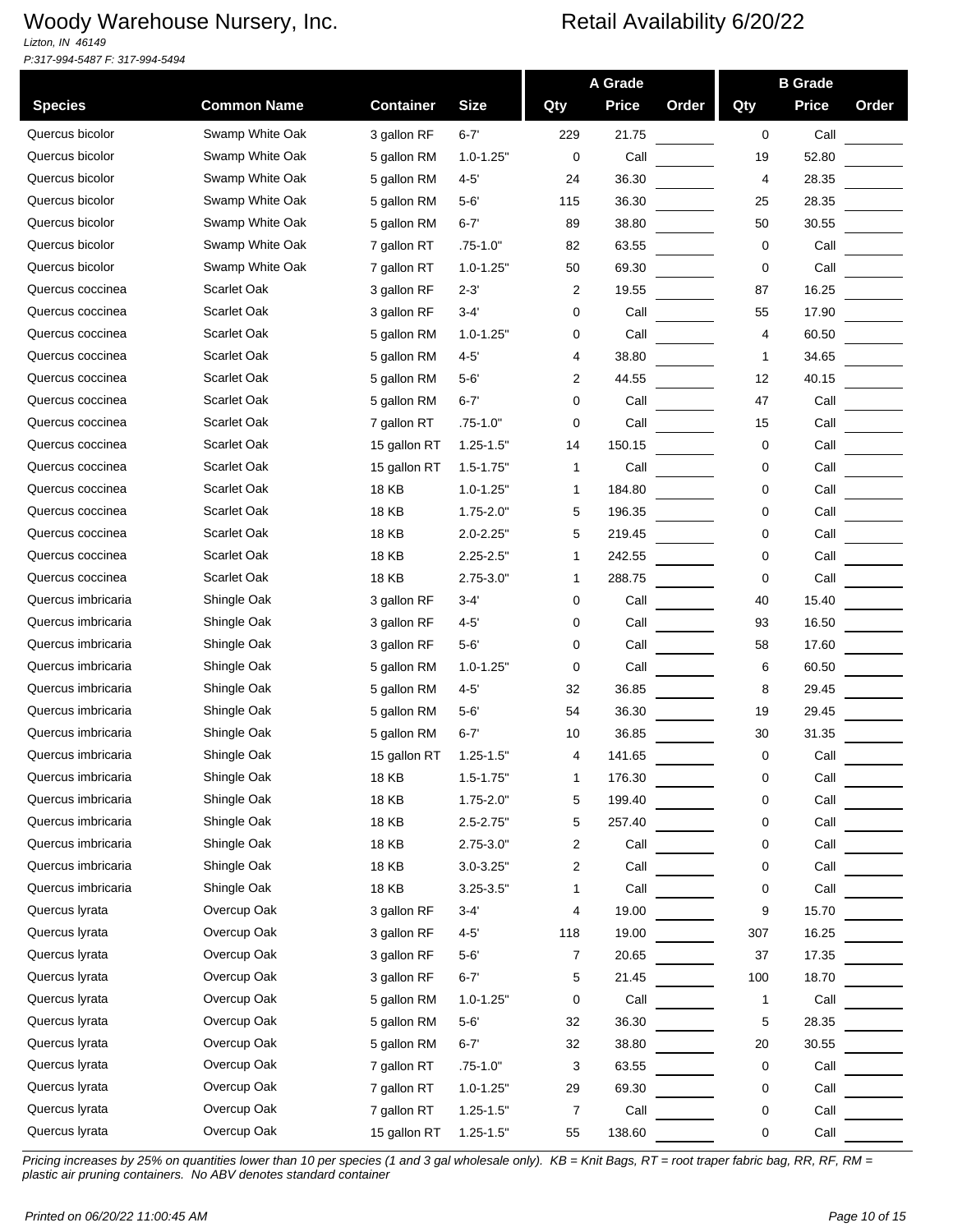*Lizton, IN 46149 P:317-994-5487 F: 317-994-5494*

|                       |                    |                  |               |                | A Grade      |       |      | <b>B</b> Grade |       |
|-----------------------|--------------------|------------------|---------------|----------------|--------------|-------|------|----------------|-------|
| <b>Species</b>        | <b>Common Name</b> | <b>Container</b> | <b>Size</b>   | Qty            | <b>Price</b> | Order | Qty  | <b>Price</b>   | Order |
| Quercus macrocarpa    | <b>Bur Oak</b>     | 1 gallon RR      | $6 - 1'$      | 10             | 10.75        |       | 11   | 9.35           |       |
| Quercus macrocarpa    | <b>Bur Oak</b>     | 3 gallon RF      | 2-3'          | 0              | Call         |       | 713  | 15.15          |       |
| Quercus macrocarpa    | <b>Bur Oak</b>     | 3 gallon RF      | 3-4'          | 172            | 19.00        |       | 103  | 15.70          |       |
| Quercus macrocarpa    | <b>Bur Oak</b>     | 3 gallon RF      | $4 - 5'$      | 281            | 19.00        |       | 1159 | 16.25          |       |
| Quercus macrocarpa    | <b>Bur Oak</b>     | 3 gallon RF      | $5 - 6'$      | 0              | Call         |       | 33   | 17.35          |       |
| Quercus macrocarpa    | <b>Bur Oak</b>     | 5 gallon RM      | $1.0 - 1.25"$ | 0              | Call         |       | 15   | 52.80          |       |
| Quercus macrocarpa    | <b>Bur Oak</b>     | 5 gallon RM      | $4 - 5'$      | 118            | 36.30        |       | 0    | Call           |       |
| Quercus macrocarpa    | <b>Bur Oak</b>     | 5 gallon RM      | $5 - 6'$      | 0              | Call         |       | 6    | 28.35          |       |
| Quercus macrocarpa    | <b>Bur Oak</b>     | 7 gallon RT      | $.75 - 1.0"$  | 48             | 63.55        |       | 0    | Call           |       |
| Quercus macrocarpa    | <b>Bur Oak</b>     | 15 gallon RT     | $1.25 - 1.5"$ | 209            | 138.60       |       | 1    | Call           |       |
| Quercus macrocarpa    | <b>Bur Oak</b>     | 15 gallon RT     | $1.5 - 1.75"$ | 8              | 155.95       |       | 1    | Call           |       |
| Quercus macrocarpa    | <b>Bur Oak</b>     | 15 gallon RT     | $1.75 - 2.0"$ | 2              | 173.25       |       | 0    | Call           |       |
| Quercus michauxii     | Swamp Chestnut Oak | 5 gallon RM      | $4 - 5'$      | 0              | Call         |       | 6    | 28.35          |       |
| Quercus michauxii     | Swamp Chestnut Oak | 5 gallon RM      | $5 - 6'$      | 24             | 36.30        |       | 16   | 28.35          |       |
| Quercus michauxii     | Swamp Chestnut Oak | 5 gallon RM      | $6 - 7'$      | 7              | 38.80        |       | 1    | 30.55          |       |
| Quercus michauxii     | Swamp Chestnut Oak | 7 gallon RT      | $.75 - 1.0"$  | 57             | 63.55        |       | 0    | Call           |       |
| Quercus michauxii     | Swamp Chestnut Oak | 7 gallon RT      | $1.0 - 1.25"$ | -1             | 69.30        |       | 0    | Call           |       |
| Quercus michauxii     | Swamp Chestnut Oak | 7 gallon RT      | $1.25 - 1.5"$ | 4              | 92.40        |       | 0    | Call           |       |
| Quercus michauxii     | Swamp Chestnut Oak | 18 KB            | $1.25 - 1.5"$ | 0              | Call         |       | 1    | Call           |       |
| Quercus michauxii     | Swamp Chestnut Oak | 18 KB            | $3.0 - 3.25"$ | 2              | Call         |       | 0    | Call           |       |
| Quercus michauxii     | Swamp Chestnut Oak | <b>18 KB</b>     | $3.25 - 3.5"$ | 1              | Call         |       | 1    | Call           |       |
| Quercus muehlenbergii | Chinquapin Oak     | 3 gallon RF      | 3-4'          | 0              | Call         |       | 29   | 15.40          |       |
| Quercus muehlenbergii | Chinquapin Oak     | 3 gallon RF      | $4 - 5'$      | 0              | Call         |       | 1    | 16.50          |       |
| Quercus muehlenbergii | Chinquapin Oak     | 3 gallon RF      | $6 - 7'$      | 0              | Call         |       | 24   | Call           |       |
| Quercus muehlenbergii | Chinquapin Oak     | <b>18 KB</b>     | $2.0 - 2.25"$ | 0              | Call         |       | 2    | Call           |       |
| Quercus pagoda        | Cherrybark Oak     | 3 gallon RF      | 3-4'          | 133            | 18.70        |       | 78   | 15.40          |       |
| Quercus pagoda        | Cherrybark Oak     | 3 gallon RF      | 4-5'          | 81             | 19.55        |       | 24   | 17.35          |       |
| Quercus pagoda        | Cherrybark Oak     | 5 gallon RM      | $5 - 6'$      | 4              | 36.30        |       | 0    | Call           |       |
| Quercus pagoda        | Cherrybark Oak     | 5 gallon RM      | $6 - 7'$      |                | 38.80        |       | 3    | Call           |       |
| Quercus pagoda        | Cherrybark Oak     | 7 gallon RT      | $.75 - 1.0$   | ŏ              | 72.35        |       | U    | Call           |       |
| Quercus pagoda        | Cherrybark Oak     | 7 gallon RT      | $1.0 - 1.25"$ | 5              | 72.35        |       | 0    | Call           |       |
| Quercus pagoda        | Cherrybark Oak     | 15 gallon RT     | $1.0 - 1.25"$ | 3              | 124.30       |       | 0    | Call           |       |
| Quercus palustris     | Pin Oak            | 1 gallon RR      | $1 - 2'$      | 0              | Call         |       | 19   | 9.35           |       |
| Quercus palustris     | Pin Oak            | 1 gallon RR      | $2 - 3'$      | 18             | 11.30        |       | 0    | Call           |       |
| Quercus palustris     | Pin Oak            | 1 gallon RR      | 3-4'          | $\overline{7}$ | Call         |       | 0    | Call           |       |
| Quercus palustris     | Pin Oak            | 3 gallon RF      | 3-4'          | 202            | 19.00        |       | 176  | 15.70          |       |
| Quercus palustris     | Pin Oak            | 3 gallon RF      | $4 - 5'$      | 475            | 19.00        |       | 713  | 16.25          |       |
| Quercus palustris     | Pin Oak            | 3 gallon RF      | $5 - 6'$      | 44             | 20.65        |       | 175  | 17.35          |       |
| Quercus palustris     | Pin Oak            | 3 gallon RF      | $6 - 7'$      | 4              | 21.45        |       | 36   | 18.70          |       |
| Quercus palustris     | Pin Oak            | 5 gallon RM      | $5 - 6'$      | 62             | 36.30        |       | 7    | 28.35          |       |
| Quercus palustris     | Pin Oak            | 5 gallon RM      | $6 - 7'$      | 8              | 38.80        |       | 0    | Call           |       |
| Quercus palustris     | Pin Oak            | 7 gallon RT      | $.75 - 1.0"$  | 63             | 63.55        |       | 0    | Call           |       |
| Quercus palustris     | Pin Oak            | 7 gallon RT      | $1.0 - 1.25"$ | 59             | 69.30        |       | 0    | Call           |       |
| Quercus palustris     | Pin Oak            | 15 gallon RT     | $1.25 - 1.5"$ | 73             | 138.60       |       | 0    | Call           |       |
| Quercus palustris     | Pin Oak            | 15 gallon RT     | $1.5 - 1.75"$ | 6              | 155.95       |       | 0    | Call           |       |
| Quercus palustris     | Pin Oak            | 18 KB            | $2.5 - 2.75"$ | 0              | Call         |       | 1    | Call           |       |
|                       |                    |                  |               |                |              |       |      |                |       |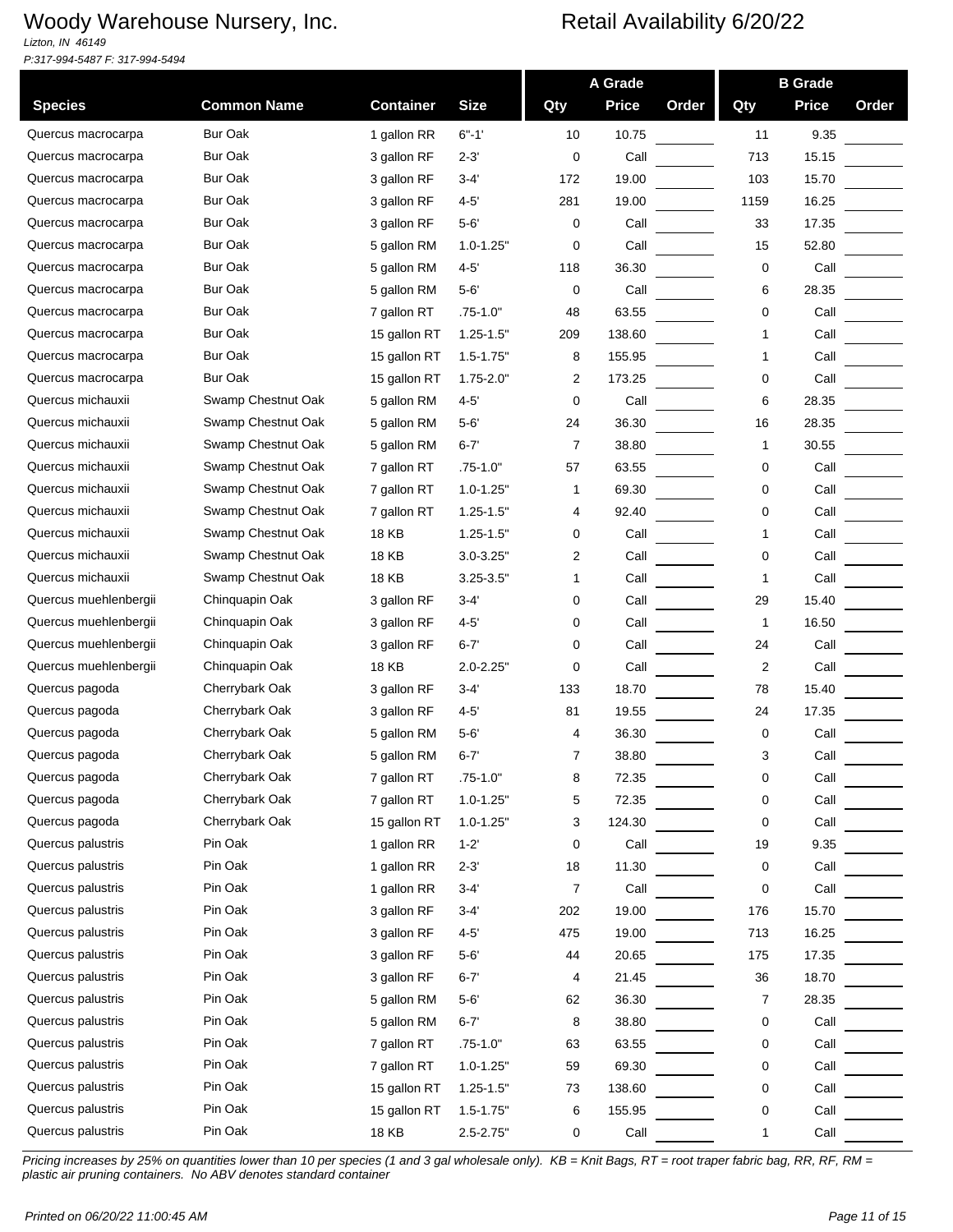*Lizton, IN 46149 P:317-994-5487 F: 317-994-5494*

|                          |                     |                  |                |                | A Grade      |       |     | <b>B</b> Grade |       |
|--------------------------|---------------------|------------------|----------------|----------------|--------------|-------|-----|----------------|-------|
| <b>Species</b>           | <b>Common Name</b>  | <b>Container</b> | <b>Size</b>    | Qty            | <b>Price</b> | Order | Qty | <b>Price</b>   | Order |
| Quercus phellos          | <b>Willow Oak</b>   | 3 gallon RF      | $6 - 7'$       | $\mathbf 0$    | Call         |       | 105 | 18.70          |       |
| Quercus phellos          | <b>Willow Oak</b>   | 18 KB            | $2.5 - 2.75"$  | 0              | Call         |       | 1   | Call           |       |
| Quercus phellos          | <b>Willow Oak</b>   | 18 KB            | $2.75 - 3.0"$  | 1              | 271.45       |       | 0   | Call           |       |
| Quercus phellos          | <b>Willow Oak</b>   | 18 KB            | $3.0 - 3.25"$  | 0              | Call         |       | 1   | Call           |       |
| Quercus prinoides        | Dwarf Chiquapin Oak | 3 gallon RF      | $2 - 3'$       | 24             | 19.55        |       | 54  | 16.25          |       |
| Quercus prinus (montana) | Chestnut Oak        | 15 gallon RT     | $1.0 - 1.25"$  | 1              | 132.85       |       | 0   | Call           |       |
| Quercus prinus (montana) | Chestnut Oak        | <b>18 KB</b>     | $1.25 - 1.5"$  | 2              | 184.80       |       | 0   | Call           |       |
| Quercus prinus (montana) | Chestnut Oak        | 18 KB            | $1.5 - 1.75"$  | 1              | 184.80       |       | 1   | Call           |       |
| Quercus prinus (montana) | <b>Chestnut Oak</b> | 18 KB            | $1.75 - 2.0"$  | 3              | 196.35       |       | 0   | Call           |       |
| Quercus prinus (montana) | <b>Chestnut Oak</b> | 18 KB            | $2.0 - 2.25"$  | 1              | 219.45       |       | 0   | Call           |       |
| Quercus prinus (montana) | Chestnut Oak        | <b>18 KB</b>     | $2.25 - 2.5"$  | 3              | 242.55       |       | 0   | Call           |       |
| Quercus prinus (montana) | <b>Chestnut Oak</b> | <b>18 KB</b>     | $2.75 - 3.0"$  | 1              | Call         |       | 0   | Call           |       |
| Quercus rubra            | <b>Red Oak</b>      | 1 gallon RR      | $1-2'$         | 0              | Call         |       | 47  | 9.35           |       |
| Quercus rubra            | <b>Red Oak</b>      | 3 gallon RF      | $2 - 3'$       | 0              | Call         |       | 28  | 15.15          |       |
| Quercus rubra            | Red Oak             | 5 gallon RM      | $1.0 - 1.25"$  | 0              | Call         |       | 1   | 52.80          |       |
| Quercus rubra            | Red Oak             | 5 gallon RM      | $4 - 5'$       | 29             | 36.30        |       | 18  | 28.35          |       |
| Quercus rubra            | Red Oak             | 5 gallon RM      | $5-6'$         | 83             | 36.30        |       | 6   | 28.35          |       |
| Quercus rubra            | <b>Red Oak</b>      | 18 KB            | $1.25 - 1.5"$  | 0              | Call         |       | 1   | Call           |       |
| Quercus rubra            | Red Oak             | 18 KB            | $1.5 - 1.75"$  | 0              | Call         |       | 1   | Call           |       |
| Quercus rubra            | Red Oak             | 18 KB            | $1.75 - 2.0"$  | 0              | Call         |       | 2   | Call           |       |
| Quercus rubra            | Red Oak             | <b>18 KB</b>     | $2.25 - 2.5"$  | 0              | Call         |       | 1   | Call           |       |
| Quercus shumardii        | Shumard Oak         | 1 gallon RR      | 3-4'           | 0              | Call         |       | 110 | 10.45          |       |
| Quercus shumardii        | Shumard Oak         | 3 gallon RF      | 2-3'           | 0              | Call         |       | 569 | 15.15          |       |
| Quercus shumardii        | Shumard Oak         | 3 gallon RF      | 3-4'           | 0              | Call         |       | 92  | 15.70          |       |
| Quercus shumardii        | Shumard Oak         | 3 gallon RF      | $5 - 6'$       | 0              | Call         |       | 191 | 17.35          |       |
| Quercus shumardii        | <b>Shumard Oak</b>  | 5 gallon RM      | $1.0 - 1.25"$  | 0              | Call         |       | 3   | 49.50          |       |
| Quercus shumardii        | Shumard Oak         | 5 gallon RM      | $4 - 5'$       | 32             | 36.30        |       | 15  | 28.35          |       |
| Quercus shumardii        | Shumard Oak         | 5 gallon RM      | $5 - 6'$       | 108            | 36.30        |       | 22  | 28.35          |       |
| Quercus shumardii        | Shumard Oak         | 5 gallon RM      | 6-7'           | 0              | Call         |       | 1   | 30.55          |       |
| Quercus shumardii        | Shumard Oak         | 7 gallon RT      | .75-1.0"       | 24             | 63.55        |       | 0   | Call           |       |
| Quercus shumardii        | Shumard Oak         | 7 gallon RT      | $1.0 - 1.25"$  | $\overline{2}$ | 69.30        |       | 0   | Call           |       |
| Quercus shumardii        | Shumard Oak         | 15 gallon RT     | $1.25 - 1.5"$  | 21             | 138.60       |       | 0   | Call           |       |
| Quercus shumardii        | Shumard Oak         | 15 gallon RT     | $1.5 - 1.75"$  | 11             | 155.95       |       | 0   | Call           |       |
| Quercus shumardii        | Shumard Oak         | 15 gallon RT     | $1.75 - 2.0"$  | 3              | 173.25       |       | 0   | Call           |       |
| Quercus shumardii        | Shumard Oak         | <b>18 KB</b>     | $1.0 - 1.25"$  | 1              | 173.25       |       | 0   | Call           |       |
| Quercus shumardii        | Shumard Oak         | <b>18 KB</b>     | $1.75 - 2.0"$  | 3              | 184.80       |       | 0   | Call           |       |
| Quercus shumardii        | Shumard Oak         | <b>18 KB</b>     | $2.0 - 2.25"$  | 0              | Call         |       | 1   | Call           |       |
| Quercus shumardii        | Shumard Oak         | <b>18 KB</b>     | $2.25 - 2.5"$  | 0              | Call         |       | 1   | Call           |       |
| Quercus stellata         | Post Oak            | <b>18 KB</b>     | $1.5 - 1.75"$  | 2              | 184.80       |       | 0   | Call           |       |
| Quercus stellata         | Post Oak            | <b>18 KB</b>     | $1.75 - 2.0"$  | 3              | 196.35       |       | 0   | Call           |       |
| Quercus stellata         | Post Oak            | <b>18 KB</b>     | $2.0 - 2.25"$  | 3              | 219.45       |       | 0   | Call           |       |
| Quercus stellata         | Post Oak            | <b>18 KB</b>     | $2.25 - 2.5"$  | 7              | Call         |       | 0   | Call           |       |
| Quercus stellata         | Post Oak            | <b>18 KB</b>     | $2.5 - 2.75"$  | 14             | Call         |       | 0   | Call           |       |
| Quercus stellata         | Post Oak            | <b>18 KB</b>     | $3.0 - 3.25$ " | 5              | Call         |       | 0   | Call           |       |
| Quercus texana           | <b>Nuttall Oak</b>  | 3 gallon RF      | 4-5'           | 14             | 18.45        |       | 13  | 15.95          |       |
| Quercus texana           | <b>Nuttall Oak</b>  | 3 gallon RF      | 5-6'           | 12             | 19.55        |       | 22  | 17.05          |       |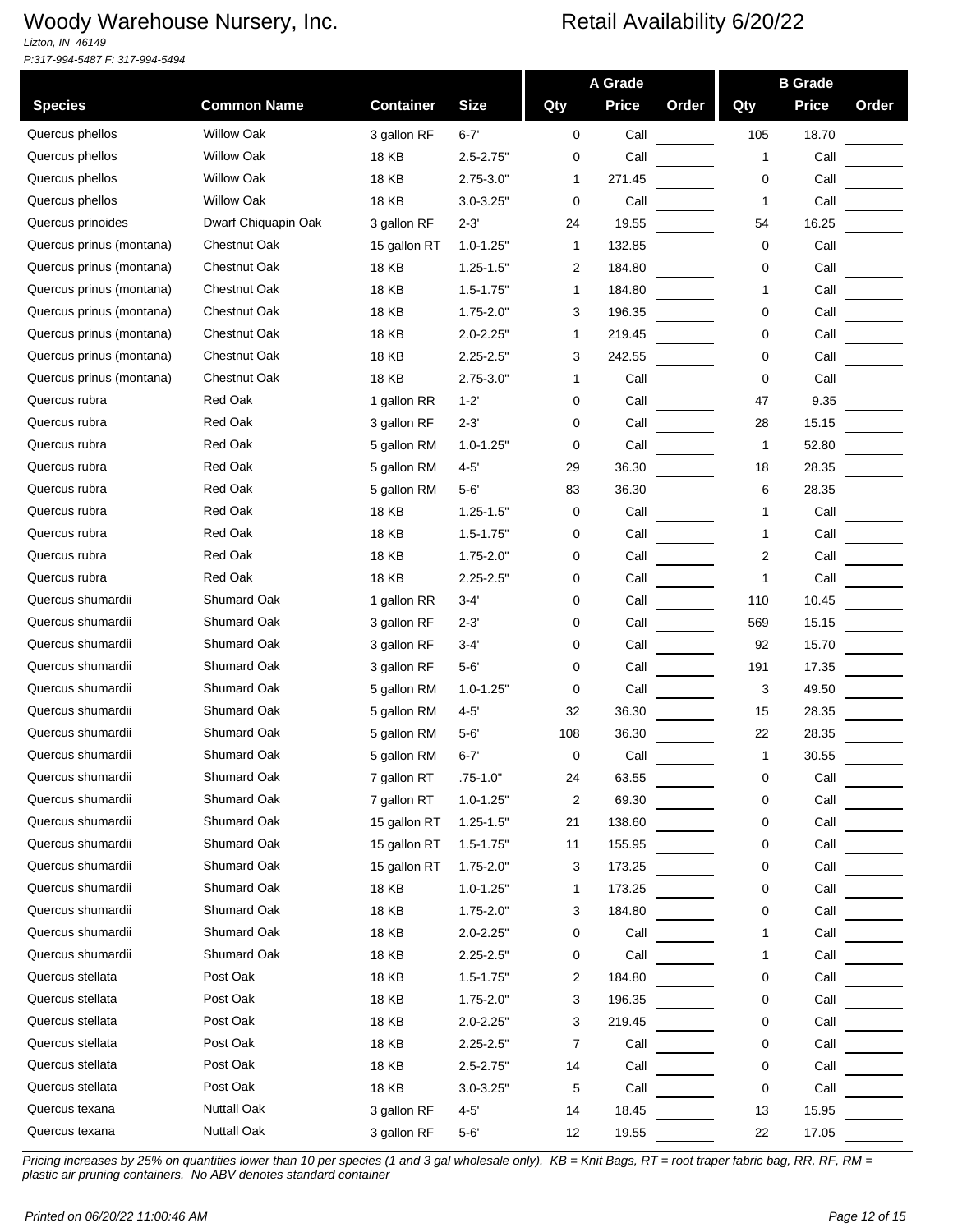*Lizton, IN 46149 P:317-994-5487 F: 317-994-5494*

| <b>Common Name</b><br><b>Size</b><br><b>Price</b><br>Qty<br><b>Price</b><br><b>Species</b><br><b>Container</b><br>Qty<br>Order<br><b>Nuttall Oak</b><br>Quercus texana<br>3 gallon RF<br>$6 - 7'$<br>35<br>20.90<br>29<br>18.70 | Order |
|---------------------------------------------------------------------------------------------------------------------------------------------------------------------------------------------------------------------------------|-------|
|                                                                                                                                                                                                                                 |       |
|                                                                                                                                                                                                                                 |       |
| <b>Nuttall Oak</b><br>Quercus texana<br>Call<br>7 gallon RT<br>$1.25 - 1.5"$<br>6<br>92.40<br>0                                                                                                                                 |       |
| <b>Nuttall Oak</b><br>Quercus texana<br>$1.75 - 2.0"$<br>Call<br>0<br>Call<br>7 gallon RT<br>4                                                                                                                                  |       |
| <b>Black Oak</b><br>Quercus velutina<br>3 gallon RF<br>$3 - 4'$<br>Call<br>166<br>17.90<br>0                                                                                                                                    |       |
| <b>Black Oak</b><br>Quercus velutina<br>3 gallon RF<br>$4 - 5'$<br>Call<br>463<br>18.45<br>0                                                                                                                                    |       |
| <b>Black Oak</b><br>Quercus velutina<br>$5 - 6'$<br>Call<br>18.70<br>3 gallon RF<br>0<br>361                                                                                                                                    |       |
| <b>Black Oak</b><br>Quercus velutina<br>3 gallon RF<br>$6 - 7'$<br>Call<br>47<br>19.25<br>0                                                                                                                                     |       |
| Quercus velutina<br><b>Black Oak</b><br>$\overline{2}$<br>5 gallon RM<br>$4 - 5'$<br>12<br>38.80<br>34.65                                                                                                                       |       |
| <b>Black Oak</b><br>Quercus velutina<br>5 gallon RM<br>$5 - 6'$<br>35<br>44.55<br>11<br>40.15                                                                                                                                   |       |
| Quercus velutina<br><b>Black Oak</b><br>5 gallon RM<br>$6 - 7'$<br>Call<br>39.05<br>0<br>25                                                                                                                                     |       |
| Quercus velutina<br><b>Black Oak</b><br>15 gallon RT<br>2<br>132.85<br>0<br>Call<br>$1.0 - 1.25"$                                                                                                                               |       |
| <b>Black Oak</b><br>Quercus velutina<br>18 KB<br>Call<br>$1.0 - 1.25"$<br>184.80<br>0<br>1                                                                                                                                      |       |
| Quercus velutina<br><b>Black Oak</b><br>18 KB<br>$1.5 - 1.75"$<br>184.80<br>0<br>Call<br>4                                                                                                                                      |       |
| <b>Black Oak</b><br>Quercus velutina<br>Call<br>18 KB<br>Call<br>$2.5 - 2.75"$<br>0<br>1                                                                                                                                        |       |
| <b>Black Oak</b><br>Quercus velutina<br>18 KB<br>$3.0 - 3.25"$<br>Call<br>Call<br>0<br>1                                                                                                                                        |       |
| Rhus aromatica<br><b>Fragrant Sumac</b><br>3<br>3 gallon<br>$2 - 3'$<br>15.70<br>12.95<br>7                                                                                                                                     |       |
| <b>Fragrant Sumac</b><br>Rhus aromatica<br>3 gallon<br>$3 - 4'$<br>Call<br>36<br>14.05<br>0                                                                                                                                     |       |
| <b>Flameleaf Sumac</b><br>Rhus copalina<br>Call<br>3 gallon<br>$2 - 3'$<br>Call<br>35<br>0                                                                                                                                      |       |
| Rhus copalina<br><b>Flameleaf Sumac</b><br>$3 - 4'$<br>Call<br>73<br>Call<br>3 gallon<br>0                                                                                                                                      |       |
| Smooth Sumac<br>Rhus glabra<br>3 gallon<br>$1 - 2'$<br>Call<br>22<br>Call<br>0                                                                                                                                                  |       |
| Smooth Sumac<br>Rhus glabra<br>3 gallon<br>$2 - 3'$<br>Call<br>38<br>12.95<br>0                                                                                                                                                 |       |
| Smooth Sumac<br>Rhus glabra<br>6<br>$3 - 4'$<br>Call<br>13.50<br>3 gallon<br>0                                                                                                                                                  |       |
| Rosa carolina<br>Pasture Rose<br>3 gallon<br>$1 - 2'$<br>Call<br>Call<br>0<br>13                                                                                                                                                |       |
| Rosa carolina<br>Pasture Rose<br>$2 - 3'$<br>5<br>15.70<br>0<br>Call<br>3 gallon                                                                                                                                                |       |
| Pasture Rose<br>Rosa carolina<br>$3 - 4'$<br>0<br>Call<br>33<br>13.50<br>3 gallon                                                                                                                                               |       |
| Swamp Rose<br>Rosa palustris<br>$1 - 2'$<br>19.25<br>13.20<br>3 gallon<br>103<br>57                                                                                                                                             |       |
| Rosa palustris<br>Swamp Rose<br>$2 - 3'$<br>493<br>15.70<br>0<br>Call<br>3 gallon                                                                                                                                               |       |
| Swamp Rose<br>Rosa palustris<br>3 gallon<br>16.25<br>Call<br>3-4'<br>131<br>0                                                                                                                                                   |       |
| <b>Illinois Rose</b><br>Rosa setigera<br>3 gallon RF<br>$1 - 2'$<br>96<br>16.50<br>26<br>14.85                                                                                                                                  |       |
| Sagittaria latifolia<br>Common Arrowhead<br>$6 - 1$<br>35<br>10.50<br>Call<br>3 gallon<br>0                                                                                                                                     |       |
| Salix amygdaloides<br><b>Peachleaf Willow</b><br>$5 - 6'$<br>3 gallon<br>18<br>Call<br>0<br>Call                                                                                                                                |       |
| Dune Willow<br>Salix cordata<br>19.80<br>3 gallon<br>$3 - 4'$<br>11<br>0<br>Call                                                                                                                                                |       |
| Salix myricoides<br><b>Blueleaf Willow</b><br>3 gallon<br>$4 - 5'$<br>10<br>Call<br>0<br>Call                                                                                                                                   |       |
| <b>Black Willow</b><br>Salix nigra<br>2 gallon<br>$1 - 2'$<br>3<br>Call<br>Call<br>0                                                                                                                                            |       |
| <b>Black Willow</b><br>Salix nigra<br>$4 - 5'$<br>3 gallon<br>55<br>16.80<br>59<br>14.85                                                                                                                                        |       |
| Salix nigra<br><b>Black Willow</b><br>3 gallon<br>$5 - 6'$<br>87<br>131<br>23.40<br>15.40                                                                                                                                       |       |
| Salix nigra<br><b>Black Willow</b><br>3 gallon<br>$6 - 7'$<br>69<br>19.25<br>53<br>15.40                                                                                                                                        |       |
| <b>Black Willow</b><br>Salix nigra<br>6<br>3 gallon RF<br>Call<br>Call<br>$1 - 2'$<br>0                                                                                                                                         |       |
| Sambucus canadensis<br>Elderberry<br>2 gallon<br>$1 - 2'$<br>Call<br>Call<br>7<br>0                                                                                                                                             |       |
| Scirpus atrovirens<br>Dark Green Bulrush)<br>$1 - 2'$<br>3 gallon<br>49<br>0<br>Call<br>10.50                                                                                                                                   |       |
| Woolgrass Bulrush<br>Scirpus cyperinus<br>3 gallon<br>$1 - 2'$<br>22<br>10.50<br>0<br>Call                                                                                                                                      |       |
| Sorbus americana<br>American Mountain-Ash<br>3 gallon RF<br>$1 - 2'$<br>17<br>Call<br>0<br>Call                                                                                                                                 |       |
| Sorbus decora<br>Showy Mountain - Ash<br>2<br>3 gallon<br>$2 - 3'$<br>Call<br>0<br>Call                                                                                                                                         |       |
| Sorbus decora<br>Showy Mountain - Ash<br>3 gallon<br>$3 - 4'$<br>13<br>19.25<br>0<br>Call                                                                                                                                       |       |
| Spiraea tomentosa<br>Steeplebush<br>3 gallon<br>$1 - 2'$<br>0<br>Call<br>10<br>14.85                                                                                                                                            |       |
| Steeplebush<br>Spiraea tomentosa<br>$2 - 3'$<br>5<br>18.45<br>81<br>15.95<br>3 gallon                                                                                                                                           |       |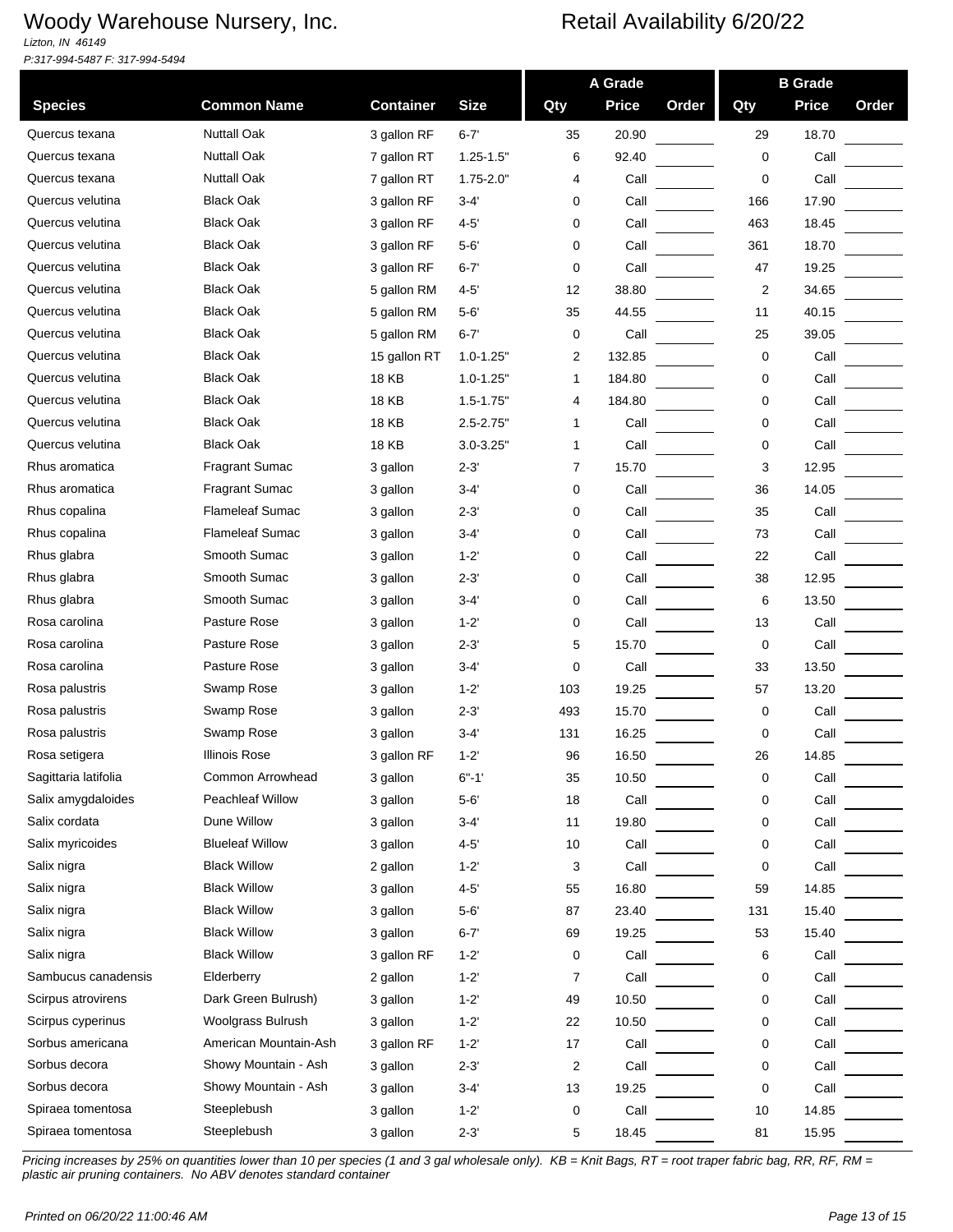*Lizton, IN 46149 P:317-994-5487 F: 317-994-5494*

|                              |                        |                  |               | A Grade        |              |       | <b>B</b> Grade |              |       |
|------------------------------|------------------------|------------------|---------------|----------------|--------------|-------|----------------|--------------|-------|
| <b>Species</b>               | <b>Common Name</b>     | <b>Container</b> | <b>Size</b>   | Qty            | <b>Price</b> | Order | Qty            | <b>Price</b> | Order |
| Symphoricarpos albus         | Snowberry              | 3 gallon         | $1 - 2'$      | 8              | 15.95        |       | 0              | Call         |       |
| Symphoricarpos orbiculatus   | Coralberry             | 3 gallon         | $1 - 2'$      | 0              | Call         |       | 8              | 12.95        |       |
| Syringa reticulata           | <b>Ivory Silk</b>      | 7 gallon RR      | $1.25 - 1.5"$ | 1              | Call         |       | 0              | Call         |       |
| Syringa reticulata           | <b>Ivory Silk</b>      | 15 gallon RT     | $1.25 - 1.5"$ | 21             | 132.00       |       | 2              | Call         |       |
| Syringa reticulata           | <b>Ivory Silk</b>      | 15 gallon RT     | $1.5 - 1.75"$ | 11             | 148.50       |       | 0              | Call         |       |
| Taxodium distichum           | <b>Bald Cypress</b>    | 3 gallon         | $2 - 3'$      | 1              | 17.05        |       | 0              | Call         |       |
| Taxodium distichum           | <b>Bald Cypress</b>    | 3 gallon         | $3 - 4'$      | 1              | 20.35        |       | 0              | Call         |       |
| Taxodium distichum           | <b>Bald Cypress</b>    | 3 gallon RF      | $3-4'$        | 0              | Call         |       | 136            | 14.30        |       |
| Taxodium distichum           | <b>Bald Cypress</b>    | 3 gallon RF      | $4 - 5'$      | 387            | 16.80        |       | 136            | 14.85        |       |
| Taxodium distichum           | <b>Bald Cypress</b>    | 15 gallon RT     | $1.25 - 1.5"$ | 19             | 132.85       |       | 0              | Call         |       |
| Taxodium distichum           | <b>Bald Cypress</b>    | 15 gallon RT     | $1.5 - 1.75"$ | 6              | 150.15       |       | 0              | Call         |       |
| Taxodium distichum           | <b>Bald Cypress</b>    | <b>18 KB</b>     | $1.75 - 2.0"$ | 2              | 173.25       |       | 0              | Call         |       |
| Taxodium distichum           | <b>Bald Cypress</b>    | <b>18 KB</b>     | $2.0 - 2.25"$ | $\overline{2}$ | 196.35       |       | 0              | Call         |       |
| Taxodium distichum           | <b>Bald Cypress</b>    | 18 KB            | $2.25 - 2.5"$ | 1              | 213.70       |       | 1              | Call         |       |
| Taxodium distichum           | <b>Bald Cypress</b>    | 18 KB            | $2.5 - 2.75"$ | $\mathbf 1$    | 231.00       |       | 0              | Call         |       |
| Thuja occidentalis           | Northern White Cedar   | 15 gallon RT     | $4 - 5'$      | 56             | 155.95       |       | 0              | Call         |       |
| Tilia americana              | American Basswood      | 3 gallon RF      | $3 - 4'$      | 20             | 18.70        |       | 251            | 15.40        |       |
| Tilia americana              | American Basswood      | 3 gallon RF      | $4 - 5'$      | 27             | 19.80        |       | 143            | 16.50        |       |
| Tilia americana              | American Basswood      | 3 gallon RF      | $5 - 6'$      | $\mathbf{1}$   | 20.90        |       | $\overline{2}$ | 17.60        |       |
| Tilia americana              | American Basswood      | 7 gallon RT      | $.75 - 1.0"$  | 50             | 72.35        |       | 0              | Call         |       |
| Tilia americana              | American Basswood      | 15 gallon RT     | $1.25 - 1.5"$ | 2              | 141.65       |       | 0              | Call         |       |
| Tsuga canadensis             | Canadian Hemlock       | 1 gallon RR      | $1 - 2'$      | 27             | 11.30        |       | 17             | 9.90         |       |
| Tsuga canadensis             | Canadian Hemlock       | 3 gallon RF      | $1 - 2'$      | 46             | 19.55        |       | 125            | 16.25        |       |
| Tsuga canadensis             | Canadian Hemlock       | 3 gallon RF      | $2 - 3'$      | 0              | Call         |       | 24             | 16.25        |       |
| Tsuga canadensis             | Canadian Hemlock       | 5 gallon RM      | $2 - 3'$      | 0              | Call         |       | 36             | 33.55        |       |
| Tsuga canadensis             | Canadian Hemlock       | 5 gallon RM      | $3 - 4'$      | 0              | Call         |       | 29             | 49.25        |       |
| Ulmus americana              | American Elm           | 3 gallon RF      | $3-4'$        | 14             | 17.60        |       | 28             | 14.30        |       |
| Ulmus americana              | American Elm           | 3 gallon RF      | $4 - 5'$      | 13             | 18.15        |       | 45             | 14.85        |       |
| Ulmus americana              | American Elm           | 3 gallon RF      | $5 - 6'$      | 7              | 18.70        |       | 0              | Call         |       |
| Ulmus americana              | American Elm           | 3 gallon RF      | $6 - 7$       | U              | Call         |       | 21             | 16.25        |       |
| Ulmus americana 'Prairie Exp | Prairie Expedition Elm | 15 gallon RT     | $1.0 - 1.25"$ | 1              | Call         |       | 1              | Call         |       |
| Ulmus americana 'Prairie Exp | Prairie Expedition Elm | 15 gallon RT     | $1.25 - 1.5"$ | 0              | Call         |       | 1              | Call         |       |
| Ulmus americana 'Princeton'  | Princeton Elm          | 15 gallon RT     | $1.25 - 1.5"$ | 72             | 150.15       |       | 0              | Call         |       |
| Ulmus americana 'Princeton'  | Princeton Elm          | 15 gallon RT     | $1.5 - 1.75"$ | 86             | 167.50       |       | 0              | Call         |       |
| Ulmus americana 'Princeton'  | Princeton Elm          | 15 gallon RT     | $1.75 - 2.0"$ | 5              | 190.60       |       | 0              | Call         |       |
| Ulmus americana 'Valley forg | Valley Forge Elm       | 15 gallon RT     | $1.0 - 1.25"$ | 1              | 132.85       |       | 0              | Call         |       |
| Ulmus americana 'Valley forg | Valley Forge Elm       | 15 gallon RT     | $1.25 - 1.5"$ | 1              | 150.15       |       | 0              | Call         |       |
| Ulmus americana 'Valley forg | Valley Forge Elm       | 15 gallon RT     | $1.5 - 1.75"$ | 2              | 167.50       |       | 0              | Call         |       |
| Ulmus americana 'Valley forg | Valley Forge Elm       | 15 gallon RT     | $1.75 - 2.0"$ | 3              | 190.60       |       | 0              | Call         |       |
| Ulmus americana 'Valley forg | Valley Forge Elm       | 15 gallon RT     | $2.0 - 2.25"$ | 1              | Call         |       | 0              | Call         |       |
| Vaccinium corymbosum         | Highbush Blueberry     | 3 gallon         | $1 - 2'$      | 0              | Call         |       | 1              | 15.40        |       |
| Veronicastrum virginicum     | Culver's Root)         | 3 gallon         | $6 - 1'$      | 49             | Call         |       | 0              | Call         |       |
| Viburnum dentatum            | Arrowwood Viburnum     | 3 gallon         | $1 - 2'$      | 89             | 15.70        |       | 28             | 12.95        |       |
| Viburnum dentatum            | Arrowwood Viburnum     | 3 gallon         | $2 - 3'$      | 270            | 15.70        |       | 124            | 12.95        |       |
| Viburnum dentatum            | Arrowwood Viburnum     | 5 gallon         | $2 - 3'$      | 6              | 32.45        |       | 4              | 25.05        |       |
| Viburnum lentago             | Nannyberry             | 3 gallon         | $1 - 2'$      | 84             | 16.25        |       | 0              | Call         |       |
|                              |                        |                  |               |                |              |       |                |              |       |